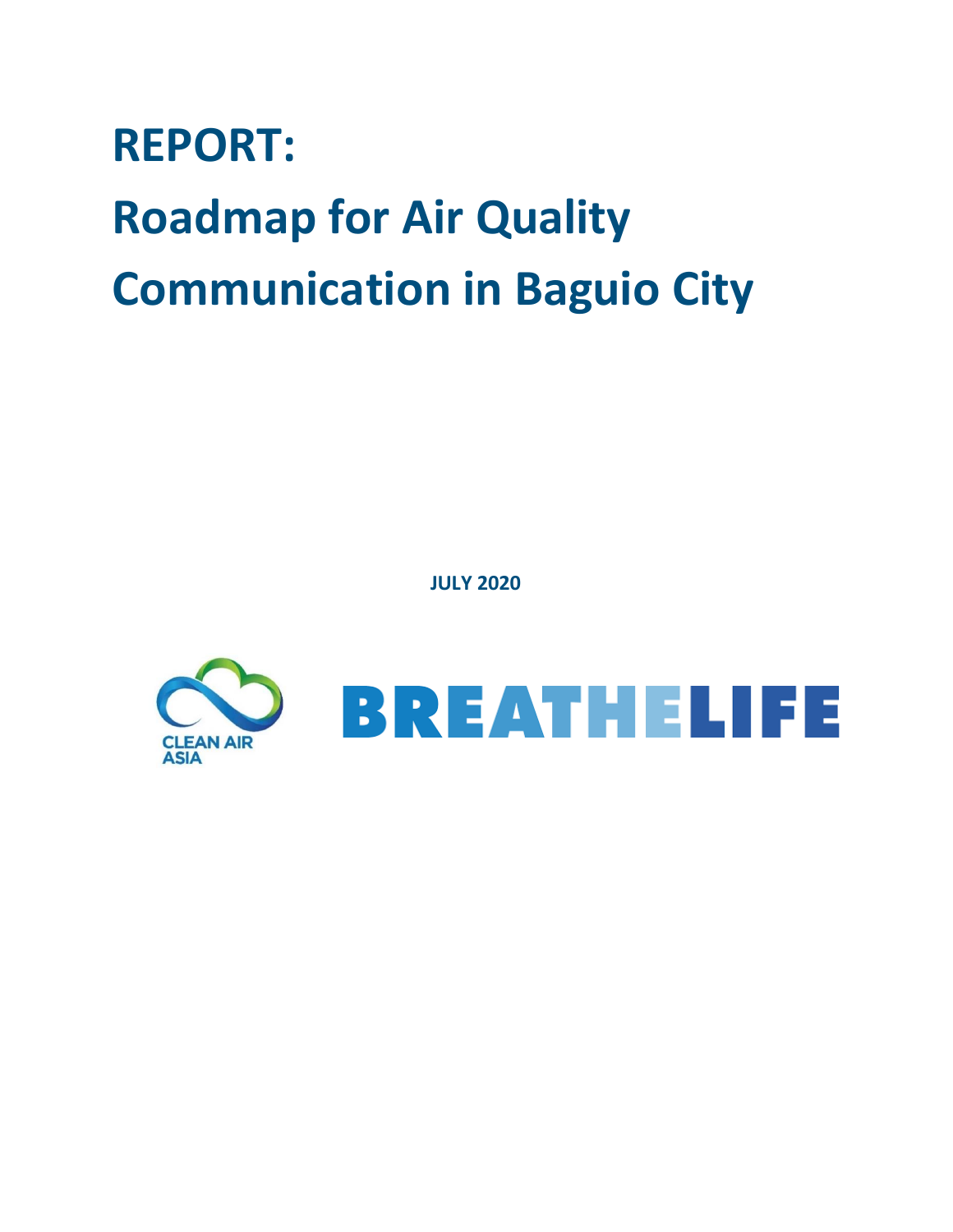# **Contents**

| $\mathbf{1}$   |       |                                                                                       |  |
|----------------|-------|---------------------------------------------------------------------------------------|--|
|                | 1.1   |                                                                                       |  |
|                | 1.2   | Why is Air Quality Communication important in Air Quality Management? 1               |  |
|                | 1.3   |                                                                                       |  |
|                | 1.4   |                                                                                       |  |
|                | 1.5   |                                                                                       |  |
|                | 1.5.1 |                                                                                       |  |
|                | 1.5.2 |                                                                                       |  |
| $\overline{2}$ |       |                                                                                       |  |
|                | 2.1   |                                                                                       |  |
|                | 2.2   |                                                                                       |  |
| 3              |       |                                                                                       |  |
|                | 3.1   |                                                                                       |  |
|                | 3.2   |                                                                                       |  |
|                | 3.2.1 | Expanding the use of air quality monitoring data collected by CEPMO to improve the    |  |
|                | 3.2.2 | Performing air quality communication to support the city's thrust of decongesting and |  |
|                | 3.2.3 |                                                                                       |  |
|                | 3.2.4 |                                                                                       |  |
| 4              |       |                                                                                       |  |
|                |       |                                                                                       |  |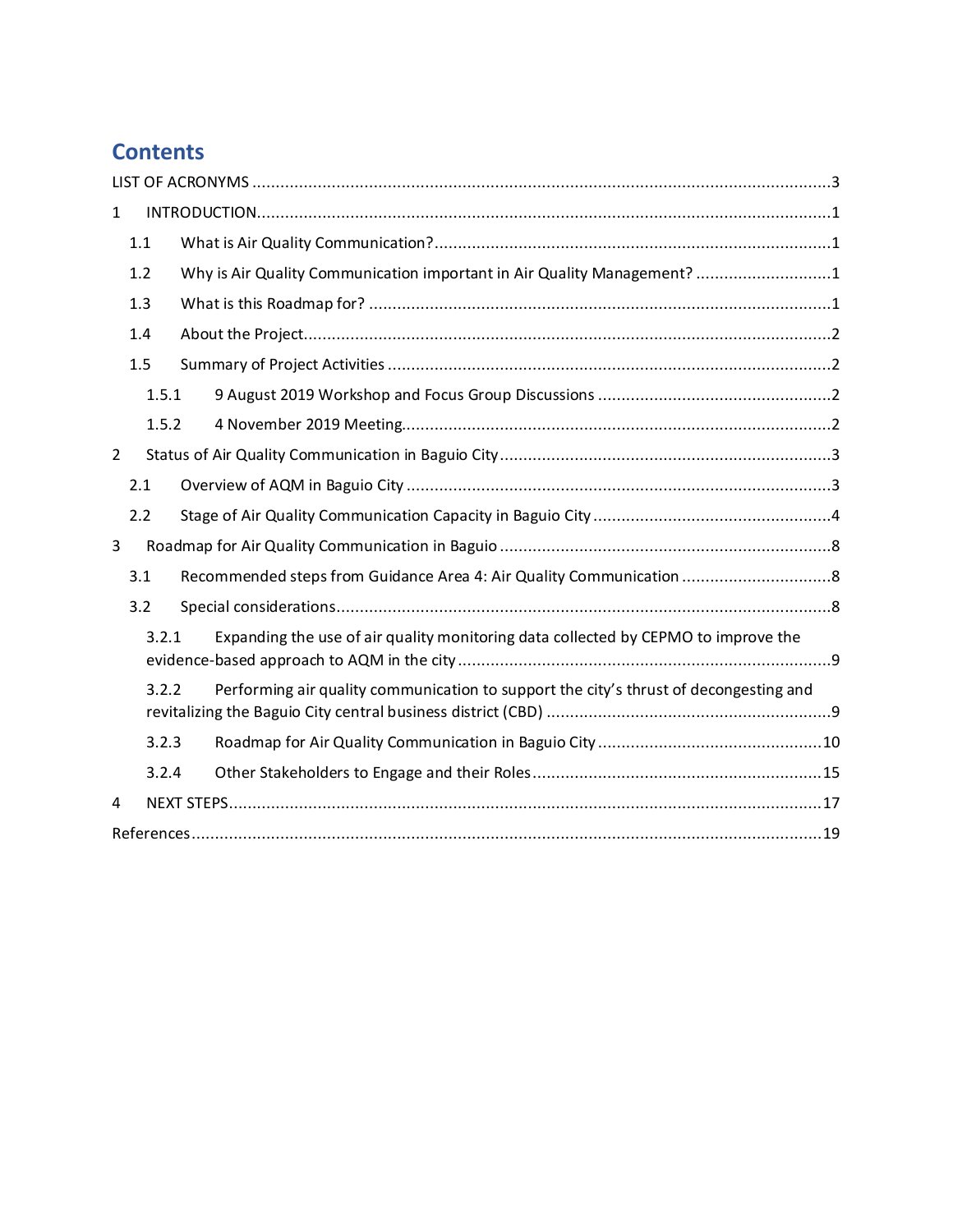# <span id="page-2-0"></span>**LIST OF ACRONYMS**

| <b>BLISTT</b> | Baguio-La Trinidad-Itogon-Sablan-Tuba-Tublay                   |
|---------------|----------------------------------------------------------------|
| <b>CBD</b>    | <b>Central Business District</b>                               |
| <b>CEPMO</b>  | City Environment and Parks Management Office                   |
| <b>CHSO</b>   | <b>City Health Services Office</b>                             |
| <b>CPDO</b>   | City Planning and Development Office                           |
| <b>DILG</b>   | Department of the Interior and Local Government                |
| ELA           | Executive-Legislative Agenda                                   |
| EMB-CAR       | Environment Management Bureau-Cordillera Administrative Region |
| M&E           | Monitoring and Evaluation                                      |
| <b>PIO</b>    | <b>Public Information Office</b>                               |
| <b>PUV</b>    | public utility vehicles                                        |
| <b>RITMT</b>  | Roadside Inspection, Testing and Monitoring Team               |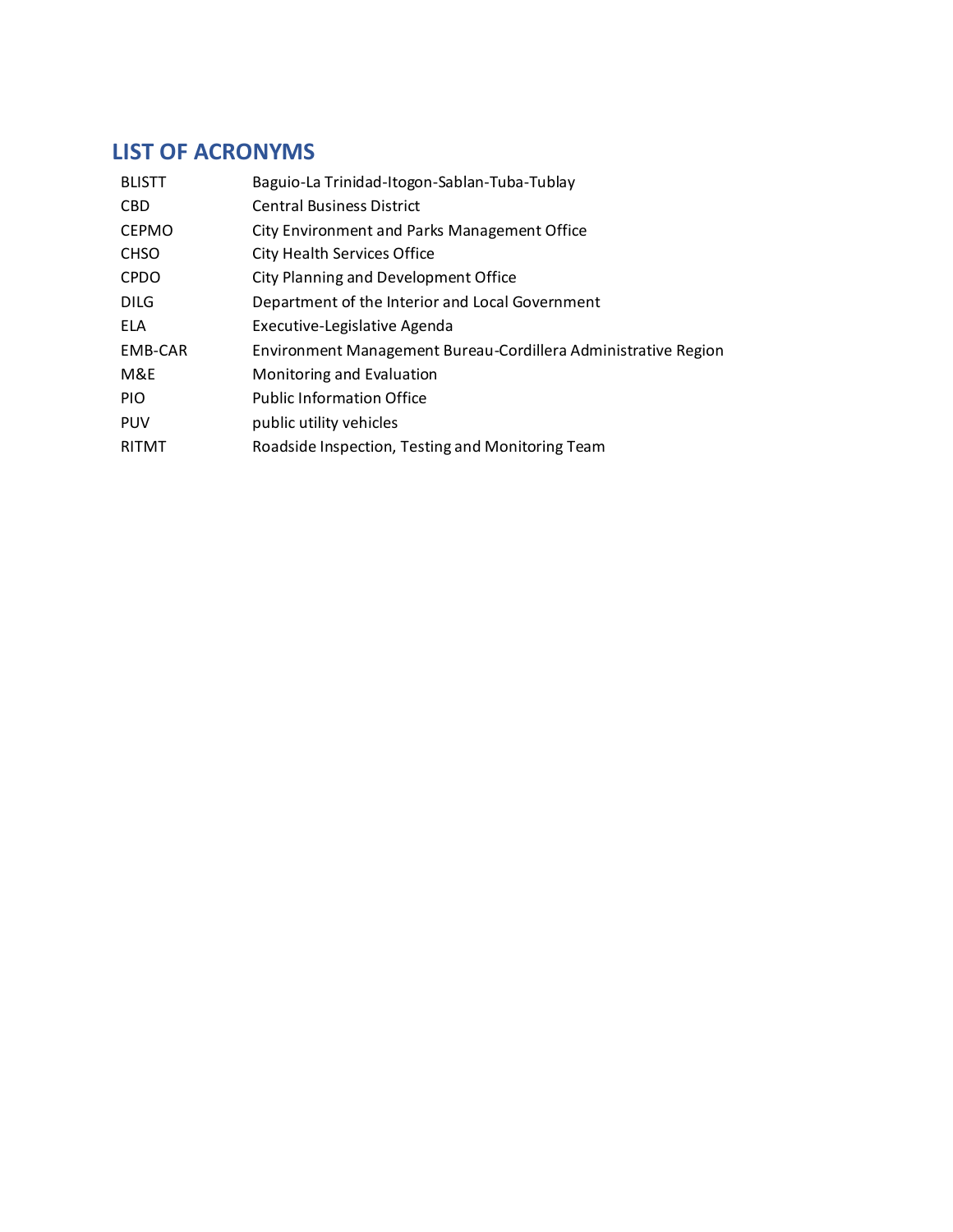

#### <span id="page-3-0"></span>**1 INTRODUCTION**

#### <span id="page-3-1"></span>**1.1 What is Air Quality Communication?**

Air quality communication involves using data to inform the public and stakeholders about air pollution issues. The data involved in communication includes the status of air quality, its sources, and its impact on society, human health, the environment and the economy, among others. The public needs to be provided with accurate information to enable people to assess to what extent they are affected by poor air quality, the major sources of emissions and own contributions to air pollution, what needs to be done at different levels to rectify the situation, as well as the things they need to do during times of high pollution levels.

#### <span id="page-3-2"></span>**1.2 Why is Air Quality Communication important in Air Quality Management?**

Air quality communication is essential in air quality management (AQM) because air pollution control measures are most effective when policymakers, stakeholders, and audiences understand the relevance of these measures in their daily lives. Effective air quality communication strengthens participation of involved parties in air quality management, as it contributes to raising awareness, changing public attitudes toward policies and programs, and promotes air quality-friendly behavior (Clean Air Asia, 2016). Moreover, air quality communication promotes a feedback loop between the policymakers and the public – more knowledgeable and empowered citizens result in improved scrutiny of air pollution policies and programs which can be relayed to city policy and decision-makers.

#### <span id="page-3-3"></span>**1.3 What is this Roadmap for?**

In order to help cities improve their capacity in air quality communication, Clean Air Asia together with international experts developed Guidance Area 4: Air Quality Communication under the Integrated Programme for Better Air Quality in Asia (IBAQ Programme). Guidance Area 4: Air Quality Communication includes an assessment checklist which cities can use to evaluate their capacity in terms of five stages (Underdeveloped, Developing, Emerging, Maturing and Fully Developed). The assessment uses the following key indicators: current communication objectives, existence and extent of communication strategies, the types of information communicated, access to the information/communication channels used, and levels of public awareness. Once cities know their current stage, the Roadmap which accompanies the assessment checklist can be used to determine steps for improving their air quality communication capacity to the next stage.

The Roadmap for Air Quality Communication in Baguio City is based on the Guidance Area 4: Air Quality Communication Roadmap. It is a set of recommended actions for the City Government of Baguio towards building its capacity in air quality communication. Based on outcomes of consultation meetings with key city stakeholders, particularly members of the Clean Air Monitoring Committee, the Roadmap outlines the proposed roles of different city offices, committees, and stakeholders in air quality communication. The Roadmap also features anticipated challenges in air quality communication and the possible mitigation for these challenges. Based on the steps or activities identified, the Roadmap covers 21 months,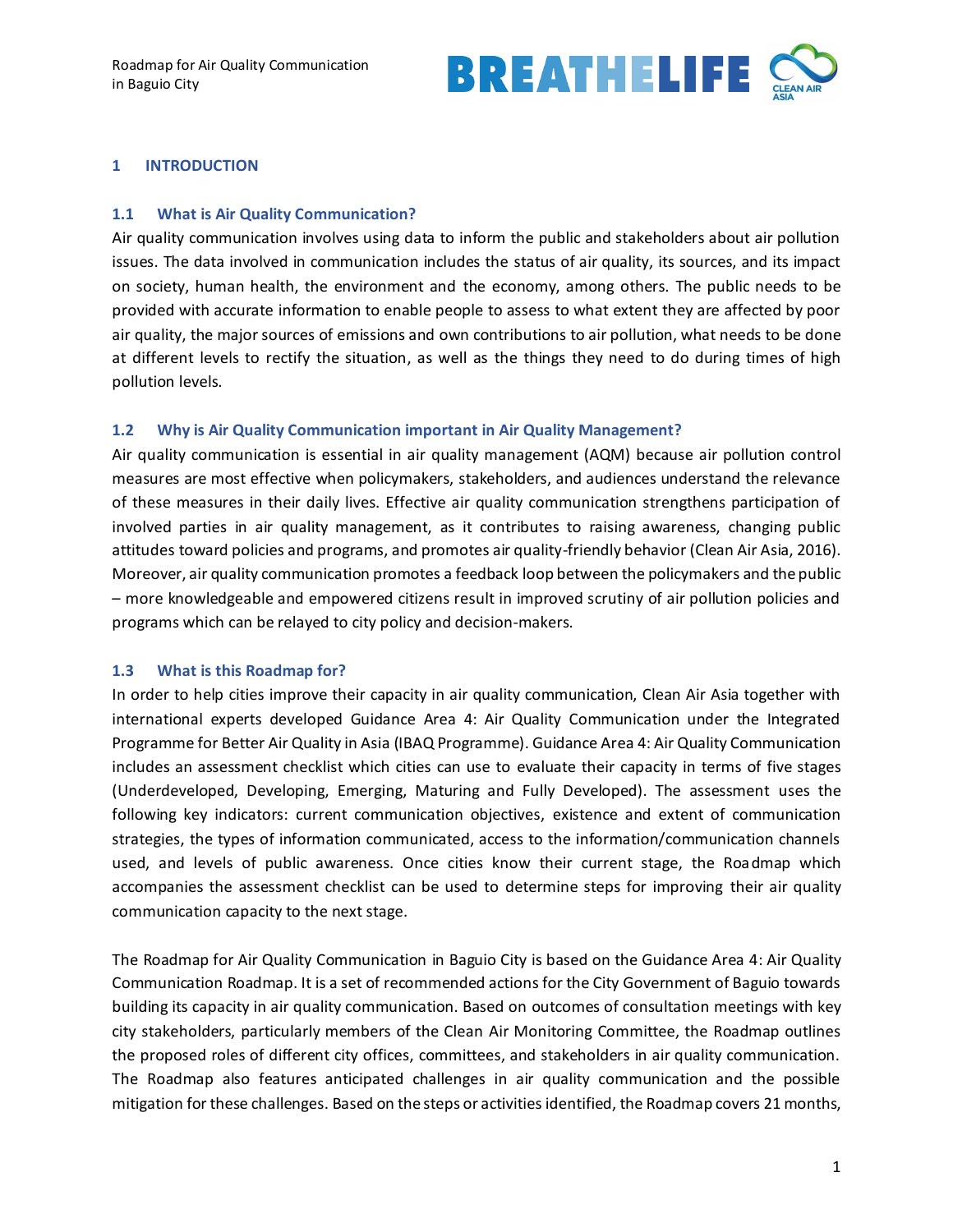

divided into a quarterly period. Through completing the recommended steps in the Roadmap, the City Government of Baguio can develop a plan for addressing air quality communication issues, which will lay the foundation towards a long-term Clean Air Action Plan for the City.

#### <span id="page-4-0"></span>**1.4 About the Project**

The City Government of Baguio is a member of the BreatheLife Network, an alliance of governments committed to air pollution reduction. Under the BreatheLife Small-Scale Funding Agreement (SSFA) awarded to Clean Air Asia in 2018, the organization is providing technical assistance to the City Government of Baguio in air quality communication. This Roadmap is the output of the technical assistance provided to the city. Clean Air Asia and the City Government of Baguio have been partners in enhancing air quality since 2016, working towards strengthening the capacity of Baguio City in air quality management.

#### <span id="page-4-1"></span>**1.5 Summary of Project Activities**

#### <span id="page-4-2"></span>*1.5.1 9 August 2019 Workshop and Focus Group Discussions*

On 9 August 2019, the City Environment and Parks Management Office (CEPMO), City Health Services Office (CHSO) and Clean Air Asia organized a workshop for the Clean Air Monitoring Committee members of the City Government of Baguio. The objective of the workshop was to collectively assess the state of air quality communication in the city from the perspective of the Clean Air Monitoring Committee members. The assessment revealed that air quality communication in Baguio City is generally at the "Emerging" stage (Clean Air Asia, 2016), with air quality communication being reactive instead of proactive (See Section [2.1\)](#page-5-1).

The focus group discussions conducted as part of the workshop further obtained insights from participants about perceived communication challenges, available local government resources and channels for air quality communication, and types of air quality data and information currently communicated to policymakers and the general public. These were used as basis for identifying the steps in the Roadmap for Baguio City.

#### <span id="page-4-3"></span>*1.5.2 4 November 2019 Meeting*

On 4 November 2019, Clean Air Asia facilitated a follow-up consultation meeting with the CHSO, CEPMO, and City Public Information Office as key stakeholders in air quality communication. The meeting identified two priority communication-related needs (discussed in Section 3) which are addressed by this Roadmap.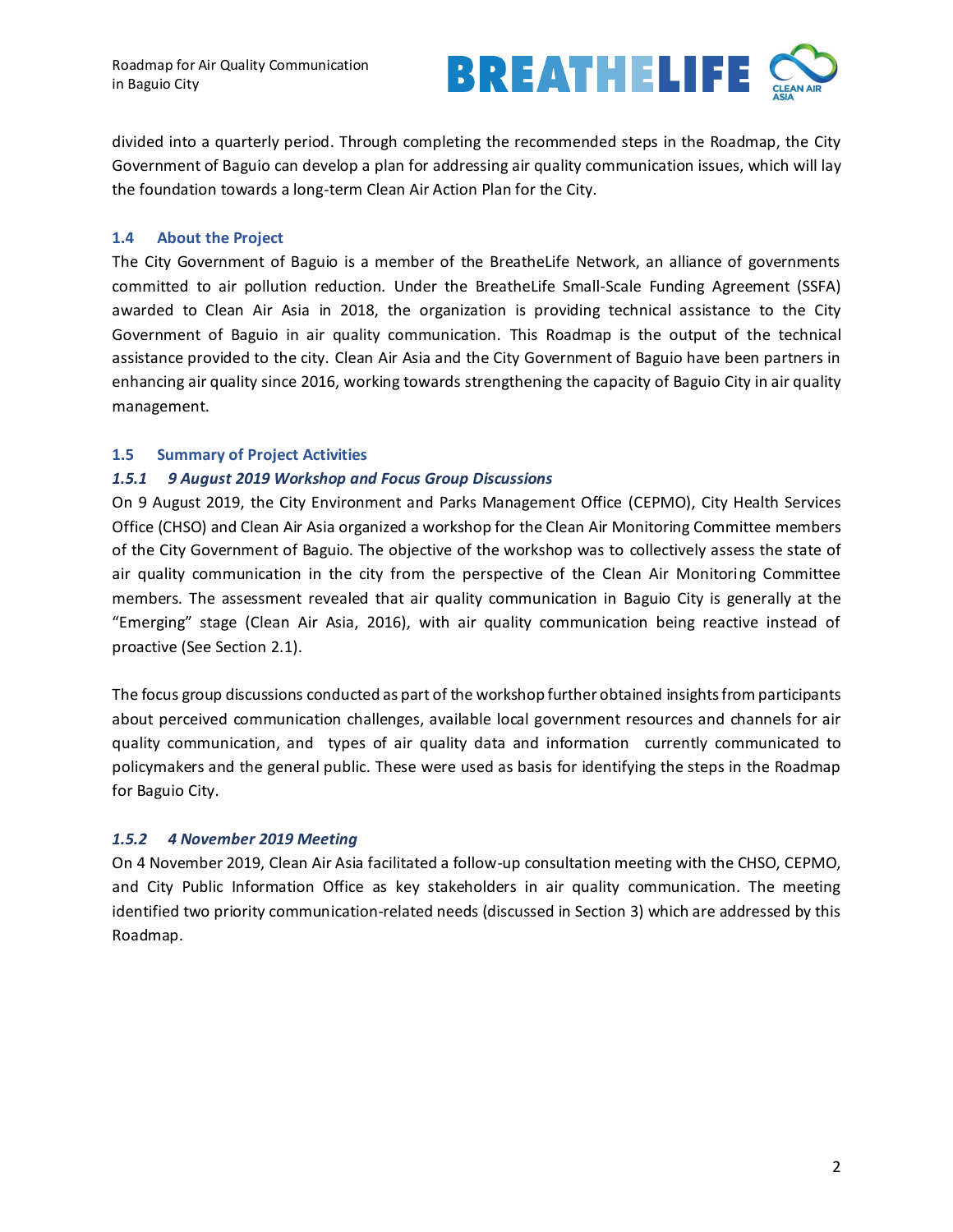

#### <span id="page-5-0"></span>**2 Status of Air Quality Communication in Baguio City**

#### <span id="page-5-1"></span>**2.1 Overview of AQM in Baguio City**

#### Air quality governance

The Environment Code of the City of Baguio, enacted through Ordinance 18 series of 2016 on 27 June 2016, provides the policy framework for AQM in the city. One of the key features of the Environment Code's air quality section is the creation of the Clean Air Monitoring Committee as the inter-agency coordination body for air quality-related issues in the city. The City Environment and Parks Management Officer is assigned as the Chairperson of the Committee. Among the mandates of the Committee is to perform communication activities in support of the city's AQM efforts.

The Committee members include the following:

- City Engineer
- City Planning and Development Officer
- City Building and Architecture Officer
- City Health Services Officer
- City Philippine National Police Director
- Representative of the Department of Environment and Natural Resources
- Representative of the Department of Transportation
- Representatives of private emissions testing centers
- Representative from the academe
- Representative of an accredited environmental nongovernment organization
- Representative from the transport sector

The Environment Code also operationalizes the formation of Roadside Inspection, Testing, and Monitoring Team as the implementing arm of the Clean Air Monitoring Committee in enforcing vehicle emission standards. It does this by testing and apprehending smoke-belching vehicles plying within the city.

At the regional-level (Cordillera Administrative Region), the Environmental Management Bureau-Cordillera Administrative Region (EMB-CAR) is the agency tasked to perform environmental management including air quality management. At the city-level, CEPMO is the office with the primary responsibility of managing air quality. The CHSO, at the moment, provides support to AQM by consolidating statistics on the incidence, mortality and morbidity of air pollution-related diseases. Due to the close linkage between air pollution and public health, CHSO is recommended to take on a more key role in AQM alongside CEPMO. These roles, relating to assessing health impacts of air pollution, air quality and health communication, data analysis and application, partnership building and others, are reflected in the roles assigned to CHSO in the Roadmap.

#### Air quality monitoring

Two government entities are performing air quality monitoring in the city: the EMB-CAR as the regional environmental agency mandated to perform air quality monitoring for compliance to the National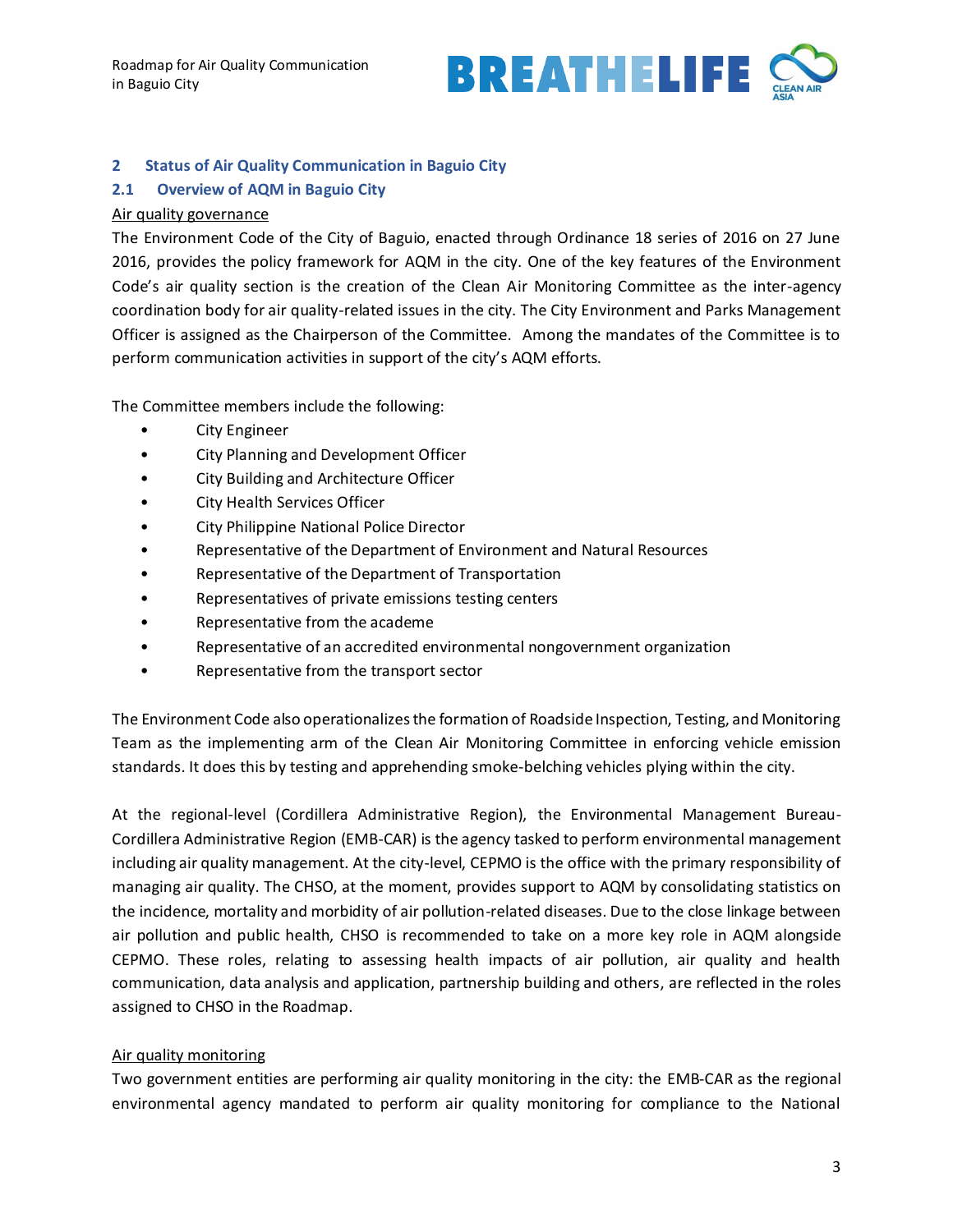

Ambient Air Quality Guideline Values and Baguio CEPMO as the city department tasked to perform AQM at the city-level. EMB-CAR manages three reference stations in (1) Burnham Park, Session Road, and (3) Philippine Economic Zone Authority compound. Baguio CEPMO performs mobile monitoring in selected roadside areas within the city.

# Air quality communication

In terms of using air quality monitoring data for communication, this is mainly carried out by both EMB-CAR and CEPMO each targeting a different audience and using different platforms:

- EMB-NCR provides real-time air quality information to the public through the Air Quality Index shown in the government website, mobile application and a public display board outside of the EMB-CAR office. The said agency also provides more detailed information to cities and local government units belonging to the Cordillera Administrative Region through Quarterly Air Quality Reports (issued to the respective Offices of the City Mayor), though these are sometimes received belatedly.
- Baguio CEPMO performs air quality reporting to the Clean Air Monitoring Committee during meetings. However meetings have not been regular held in 2019 based on feedback of the committee members.
- The Roadside Inspection, Testing, and Monitoring Team (RITM) under CEPMO also performs its own communication activities as part of implementing the roadside vehicle inspection and apprehension activities. The penalty for non-compliance to vehicle emission testing standards include a fine as well as required attendance to a seminar where the vehicle owners and drivers are able to learn more about the vehicle apprehension program and why the city implementing it. The lecture includes basics about air pollution, its negative impacts and the need to improve air quality, with the vehicle apprehension program as one of the ways this is done.

The Baguio Public Information Office (PIO) is responsible for communicating city plans, projects and activities to the public, acting as a bridge between city government and the citizens. Involvement of the PIO in air quality communication at the moment is limited to releasing official statements on the air quality status of the city whenever news articles are released by the media portraying the city as having the worst air quality in the country. These official statements are reactive and aim to control the negative effects of such articles on public perception. During these instances, PIO coordinates with CEPMO to develop the official statements to be released to the public.

# <span id="page-6-0"></span>**2.2 Stage of Air Quality Communication Capacity in Baguio City**

Based on the assessment performed during the first workshop (9 August 2019), the air quality communication in Baguio City was found to be generally at the "Emerging" Stage, which is in the middle of the five stages of air quality communication. The table below shows the detailed results of the assessment for each indicator, with the general description of each stage from the Guidance Framework found in the third column and the specific context in the city in the fourth or rightmost column. The steps in the Roadmap described in later sections correspond to the specific situation in the city outlined in the fourth column.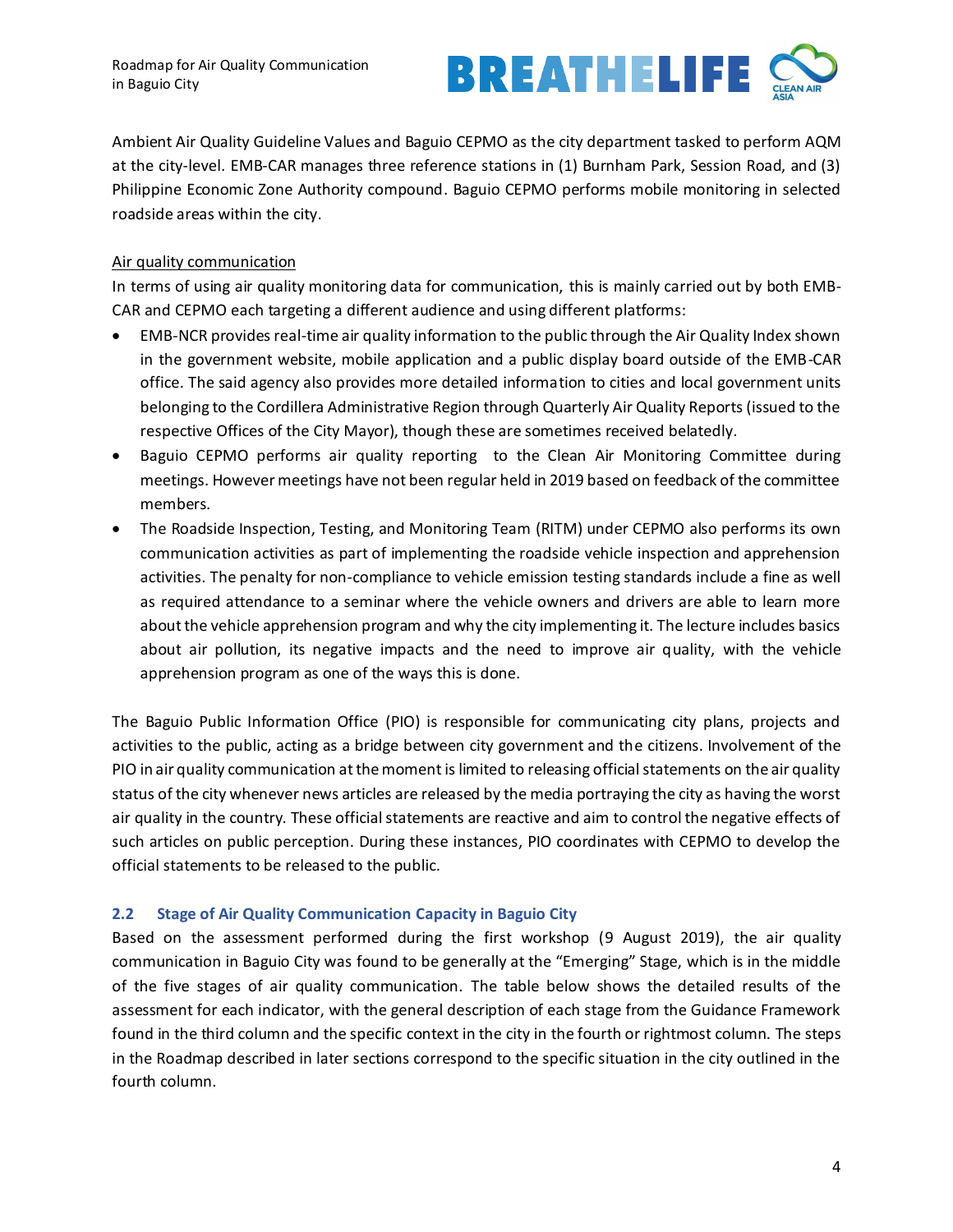

|                                |  | Table 1. Status of Air Quality Communication in Baguio City based on the assessment performed by the |  |  |  |  |  |
|--------------------------------|--|------------------------------------------------------------------------------------------------------|--|--|--|--|--|
| Clean Air Monitoring Committee |  |                                                                                                      |  |  |  |  |  |

| <b>Indicator</b>                              | <b>Development</b> | <b>Indicators of the</b>                                                                                                                                                                                                                                                                                                                                                                                                                                                                                                            | <b>Brief Context in the City of</b>                                                                                                                                                                                                                                                                                                                                                                                            |
|-----------------------------------------------|--------------------|-------------------------------------------------------------------------------------------------------------------------------------------------------------------------------------------------------------------------------------------------------------------------------------------------------------------------------------------------------------------------------------------------------------------------------------------------------------------------------------------------------------------------------------|--------------------------------------------------------------------------------------------------------------------------------------------------------------------------------------------------------------------------------------------------------------------------------------------------------------------------------------------------------------------------------------------------------------------------------|
| <b>Categories</b>                             | <b>Stage</b>       | <b>Development Stage</b>                                                                                                                                                                                                                                                                                                                                                                                                                                                                                                            | <b>Baguio</b>                                                                                                                                                                                                                                                                                                                                                                                                                  |
| Communication<br>objectives                   | Emerging           | Communication activities<br>are performed to<br>provide air quality<br>٠<br>information to the<br>public and<br>stakeholders<br>enable understanding<br>$\bullet$<br>of air quality issues<br>solicit cooperation in<br>$\bullet$<br>air quality<br>management programs<br>obtain stakeholder<br>$\bullet$<br>input during<br>formulation of air<br>quality management<br>activities/ programs<br>achieve behavioral<br>$\bullet$<br>change and active<br>collaboration with<br>stakeholders on<br>implementation of<br>action plan | Air quality communication<br>performed by the two<br>government entities both have<br>the communication objectives<br>described under the Emerging<br>stage.                                                                                                                                                                                                                                                                   |
| Development of<br>communication<br>strategies | Emerging           | Communication<br>$\bullet$<br>activities for<br>policymakers are<br>regularly implemented<br>Communication<br>activities for public are<br>regularly implemented                                                                                                                                                                                                                                                                                                                                                                    | EMB-NCR provides the real-<br>$\bullet$<br>time Air Quality Index<br>through the government<br>website, mobile application<br>and a public display board<br>outside of the EMB-CAR<br>office. The said agency also<br>provides more detailed<br>information to cities through<br>Quarterly Air Quality Reports.<br>Baguio CEPMO performs air<br>quality reporting to the<br>Clean Air Monitoring<br>Committee during meetings. |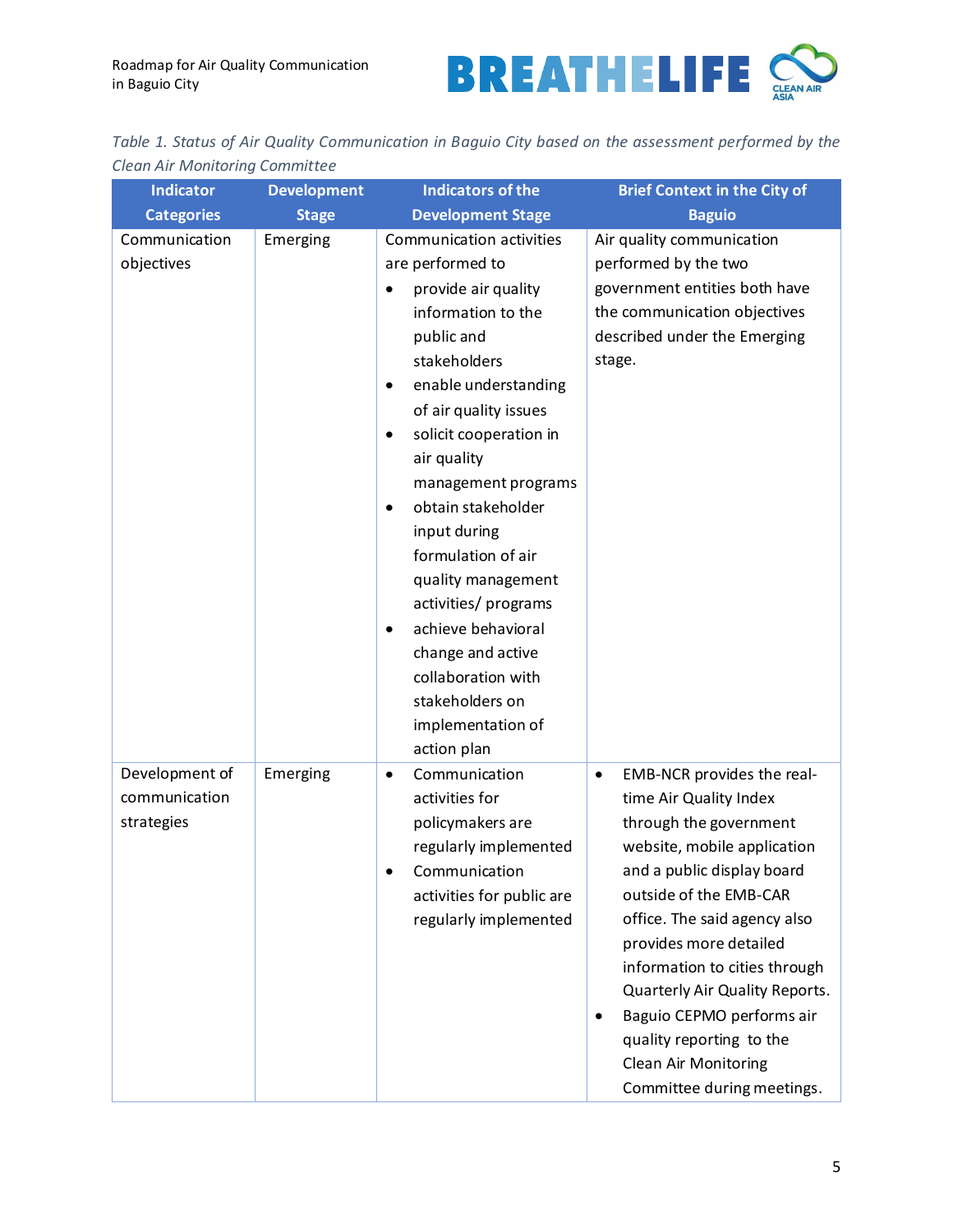

| <b>Indicator</b>                                            | <b>Development</b>                                                                      | <b>Indicators of the</b>                                                                                                                                                                                                                                                      | <b>Brief Context in the City of</b>                                                                                                                                                                                                                                                                                                                                                                                                                                           |
|-------------------------------------------------------------|-----------------------------------------------------------------------------------------|-------------------------------------------------------------------------------------------------------------------------------------------------------------------------------------------------------------------------------------------------------------------------------|-------------------------------------------------------------------------------------------------------------------------------------------------------------------------------------------------------------------------------------------------------------------------------------------------------------------------------------------------------------------------------------------------------------------------------------------------------------------------------|
| <b>Categories</b>                                           | <b>Stage</b>                                                                            | <b>Development Stage</b>                                                                                                                                                                                                                                                      | <b>Baguio</b>                                                                                                                                                                                                                                                                                                                                                                                                                                                                 |
| Types of<br>information<br>communicated                     | Emerging                                                                                | Processed air quality<br>$\bullet$<br>monitoring data, air<br>quality index, and<br>general information on<br>pollution sources are<br>used in communication<br>activities.<br>Available air quality<br>$\bullet$<br>information is updated<br>but not on a regular<br>basis. | The EMB-CAR provides the<br>$\bullet$<br>real-time Air Quality Index<br>through a number of<br>channels.<br>CEPMO also uses the Air<br>$\bullet$<br>quality index in its reporting<br>to the Clean Air Monitoring<br>Committee.<br>More detailed monitoring<br>$\bullet$<br>data (daily and monthly<br>averages as well as<br>comparison to the National<br>Ambient Air Quality Guideline<br>Values) is provided by EMB-<br>CAR through the Quarterly<br>Air Quality Reports. |
|                                                             |                                                                                         | Press releases on the state<br>of air quality are issued on<br>a case-to-case basis.                                                                                                                                                                                          | The City Government of Baguio<br>releases statements during<br>episodes of negative media<br>coverage. The statements aim to<br>clarify information provided by<br>the media.                                                                                                                                                                                                                                                                                                 |
|                                                             |                                                                                         | Advisories are made during<br>events of high air pollution,<br>but no system is in place.                                                                                                                                                                                     | The Air Quality Index from EMB-<br>CAR functions as the public<br>advisory during the high air<br>pollution episodes.                                                                                                                                                                                                                                                                                                                                                         |
| Access to<br>information/com<br>munication<br>channels used | Combination<br>of Emerging<br>and<br>Developing<br>(one stage<br>down from<br>Emerging) | The public can<br>$\bullet$<br>download general<br>information on air<br>quality online<br>Some media channels<br>$\bullet$<br>are used to<br>communicate air<br>quality<br>Examples of media<br>channels: print media,<br>email/mobile alerts, social                        | Real-time Air Quality Index is<br>available online (website and<br>mobile app) and through a public<br>display board. Air quality<br>information is also shared in<br>news articles prepared by the<br>media, using information from<br>EMB-CAR.                                                                                                                                                                                                                              |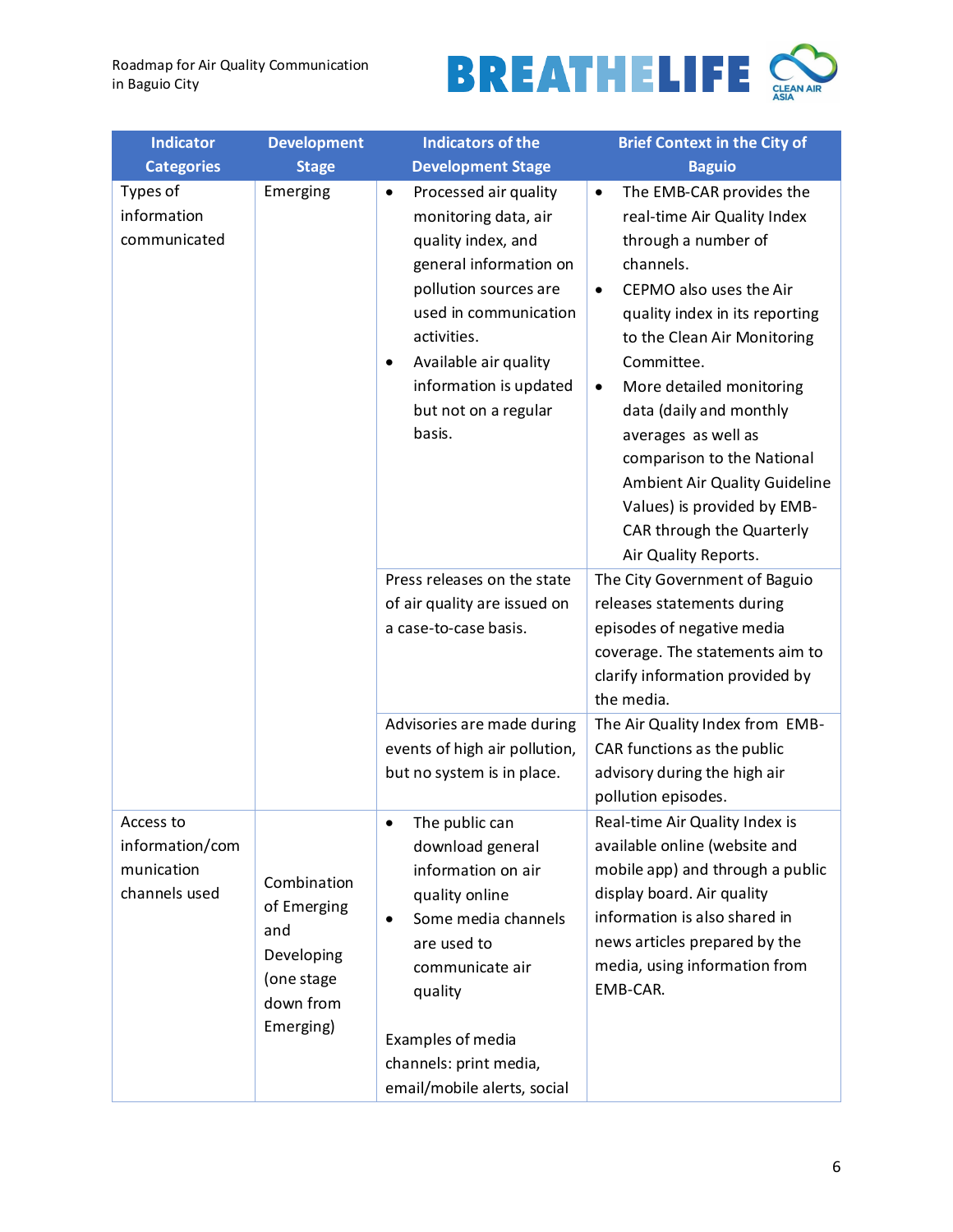

| <b>Indicator</b>              | <b>Development</b> | <b>Indicators of the</b>                                                                                                                                              | <b>Brief Context in the City of</b>                                                                                                                                                                                                                                                                                                                                       |
|-------------------------------|--------------------|-----------------------------------------------------------------------------------------------------------------------------------------------------------------------|---------------------------------------------------------------------------------------------------------------------------------------------------------------------------------------------------------------------------------------------------------------------------------------------------------------------------------------------------------------------------|
| <b>Categories</b>             | <b>Stage</b>       | <b>Development Stage</b>                                                                                                                                              | <b>Baguio</b>                                                                                                                                                                                                                                                                                                                                                             |
|                               |                    | media (e.g. Twitter,<br>Facebook), website,<br>television and radio,<br>billboards, printed reports                                                                   |                                                                                                                                                                                                                                                                                                                                                                           |
|                               |                    | Air quality data is available<br>to the public upon request.                                                                                                          | Detailed air quality monitoring<br>data can only be accessed upon<br>request to the government<br>entities performing monitoring<br>(EMB-CAR and Baguio CEPMO).                                                                                                                                                                                                           |
| Levels of public<br>awareness | Emerging           | Public awareness of<br>$\bullet$<br>the need for<br>understanding sources<br>and health impacts of<br>air pollution is starting<br>to become routinely<br>considered. | Clean Air Monitoring Committee<br>members assessed the growing<br>awareness of the public through<br>the following observations:<br>Citizens wear masks when<br>$\bullet$<br>walking on the street.<br>The number of drivers<br>$\bullet$<br>submitting for voluntary<br>testing is increasing showing<br>increased cooperation to the<br>city's air quality initiatives. |

Reference: Clean Air Asia, 2016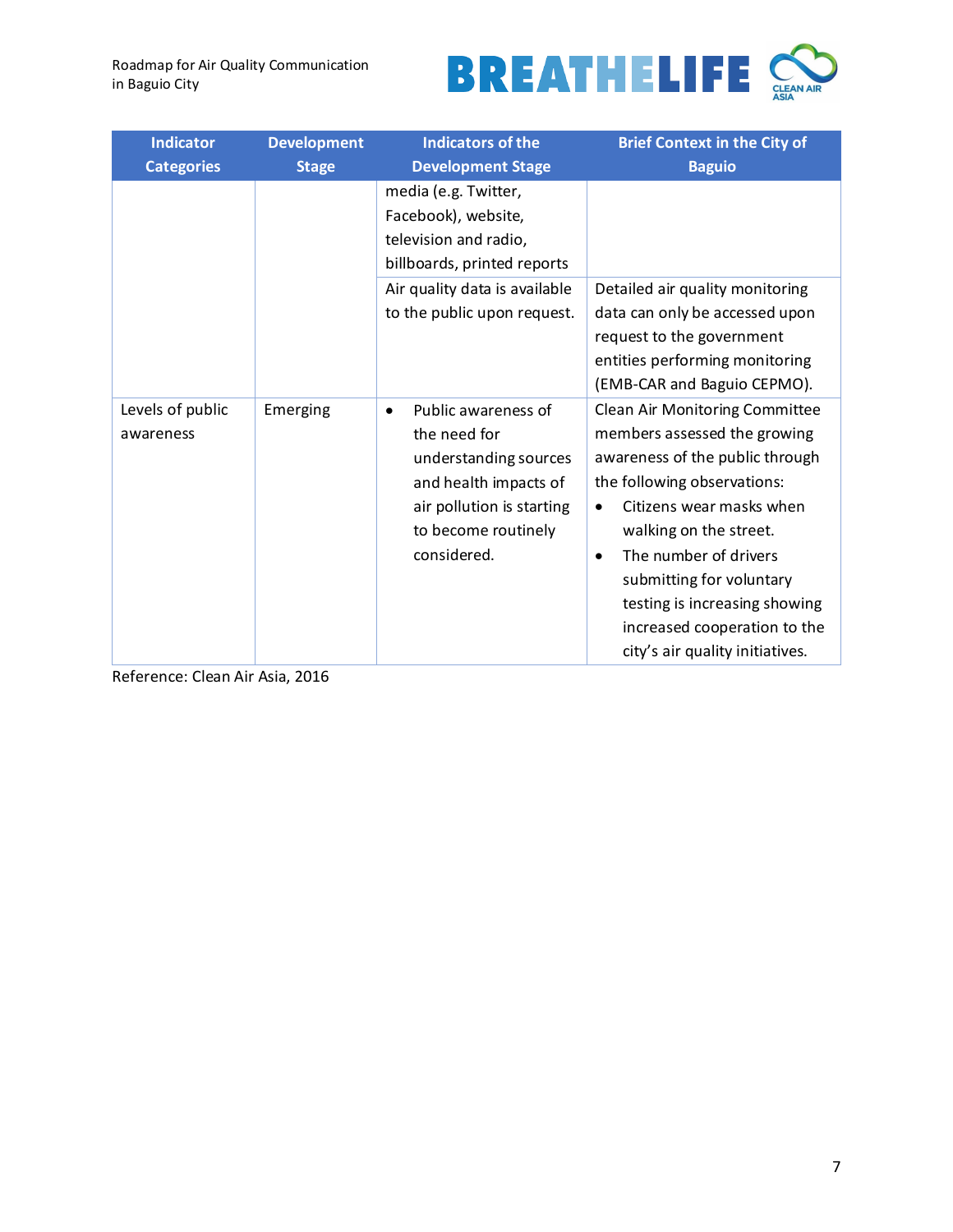

# <span id="page-10-0"></span>**3 Roadmap for Air Quality Communication in Baguio**

#### <span id="page-10-1"></span>**3.1 Recommended steps from Guidance Area 4: Air Quality Communication**

The Roadmap for Air Quality Communication in Baguio City provides the city with recommended steps to build its air quality communication capacity based on the stakeholders' assessment of the current stage they are in. The steps identified in the Roadmap are taken from the Guidance Area 4: Air Quality Communication Roadmap for cities at the Emerging stage.

| Table 2. Recommended steps for improving Air Quality Communication capacity under the Emerging stage |  |  |  |
|------------------------------------------------------------------------------------------------------|--|--|--|
|------------------------------------------------------------------------------------------------------|--|--|--|

| <b>Stage</b> | <b>Recommended steps</b>                                                                                                                                                                                                                                                                                                                                                                                                                                                                                                                                                                                                                                                                                                                                                                                                                                                                                                                                                                                                            |
|--------------|-------------------------------------------------------------------------------------------------------------------------------------------------------------------------------------------------------------------------------------------------------------------------------------------------------------------------------------------------------------------------------------------------------------------------------------------------------------------------------------------------------------------------------------------------------------------------------------------------------------------------------------------------------------------------------------------------------------------------------------------------------------------------------------------------------------------------------------------------------------------------------------------------------------------------------------------------------------------------------------------------------------------------------------|
| Emerging     | Management process<br>Develop and implement communication strategies for policymakers<br>and the public<br>Strengthen capacity to institutionalize and systematize AQ<br>$\bullet$<br>communication to policymakers, the public, and a wider range of<br>stakeholders<br>Strengthen capacity to issue regular press releases on state of AQ and<br>systematically release advisories during pollution episodes<br>Ensure that the public can access more AQ information online (i.e.<br>processed AQ monitoring data, AQ trends, health impacts)<br>Ensure resources are available for AQ communication<br><b>Technical process</b><br>Strengthen capacity to measure, collate, process, and update<br>$\bullet$<br>processed AQ monitoring data, AQI, information on pollution sources<br>from EI/SA, local data on air pollution health impacts, and AQM action<br>plans for use in regular and systematic communication activities<br>Enhance capacity to use a wider selection of modern communication<br>$\bullet$<br>channels |

(Clean Air Asia, 2016)

#### <span id="page-10-2"></span>**3.2 Special considerations**

For the Roadmap to be responsive to the specific needs of Baguio City, it is important that it addresses two main issues identified by key stakeholders during the November 4 consultation meeting:

- Expanding the use of air quality monitoring data collected by CEPMO to improve the evidencebased approach to AQM in the city
- Performing air quality communication to support the city's thrust of decongesting and revitalizing the Baguio City central business district (CBD)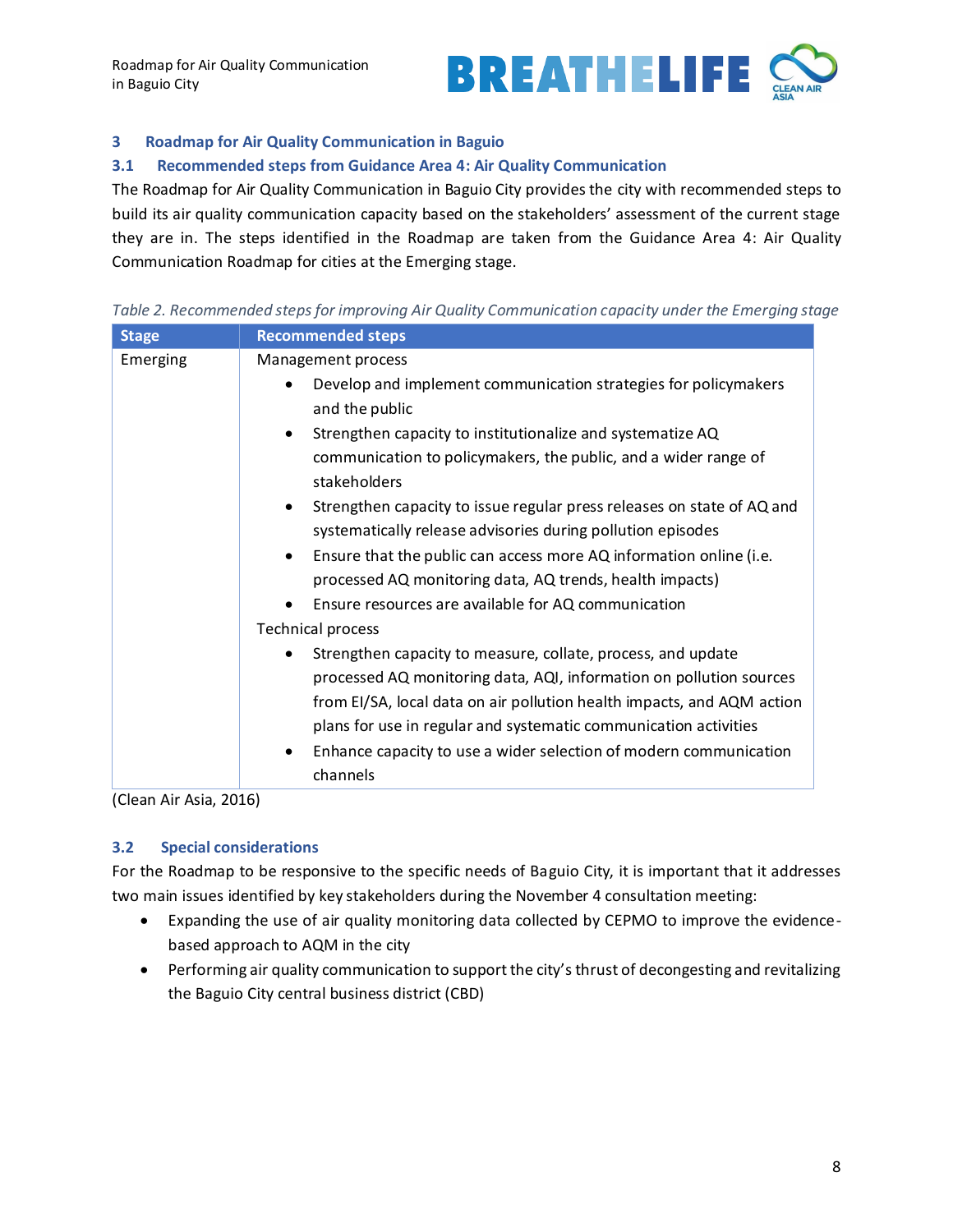

# <span id="page-11-0"></span>*3.2.1 Expanding the use of air quality monitoring data collected by CEPMO to improve the evidencebased approach to AQM in the city*

## Description of Issue

There are two considerations regarding the first need identified by key stakeholders.

- The first is that air quality monitoring is performed by two government entities, each with its own set of monitoring objectives. EMB-CAR manages three reference stations in (1) Burnham Park, Session Road, and (3) Philippine Economic Zone Authority compound to monitor compliance with National Ambient Air Quality Monitoring Guideline Values and inform the air quality action planning of the Baguio-La Trinidad-Itogon-Sablan-Tuba-Tublay Airshed. On the other hand, Baguio CEPMO performs mobile monitoring in selected roadside areas within the city to assess effectiveness of the Roadside Inspection, Testing and Monitoring Team (RITMT) operation. Given the mandate of EMB-CAR in generating official air quality monitoring data and its use of reference monitoring equipment, only the data it collects can be shared with the public. However the City Government of Baguio, through CEPMO, would also like to use its data in air quality communication to the public as part of the city's AQM efforts.
- The use of data in communicating to the public would help the city in two ways. First, it will support the city's existing communication efforts under the RITM operation and other potential air quality-related activities. Secondly, being able to use its own data will be helpful in addressing negative media coverage that the city experiences from time to time because of its reputation of having poor air quality. With data on-hand to show that air quality varies within the city and depends on the location of the monitoring site, CEPMO can better educate the public on the complexities of air pollution, and provide more context and explanation the air quality data to balance the negativity of such news articles.
- The second aspect is that Baguio CEPMO would like its data to inform other city-level actions aside from the RITMT operations. To improve its AQM capacity, the said office expressed a need for establishing a monitoring and evaluation system to evaluate impacts of air quality actions using the air quality monitoring data it collects. The monitoring and evaluation system will also form part of the Clean Air Action Plan which the City hopes to develop with technical assistance from supporting organizations.

# <span id="page-11-1"></span>*3.2.2 Performing air quality communication to support the city's thrust of decongesting and revitalizing the Baguio City central business district (CBD)*

#### Description of the Issue

The current executive and legislative branches of the City Government of Baguio are guided by the 15 point Core Agenda [\(Table 3](#page-11-2)**Error! Reference source not found.**).

<span id="page-11-2"></span>*Table 3. Baguio City's 15-point Core Agenda for 2019-2022*

#### **Baguio City's 15-point Core Agenda for 2019-2022**

- 1. speeding up government action
- 2. revitalizing the environment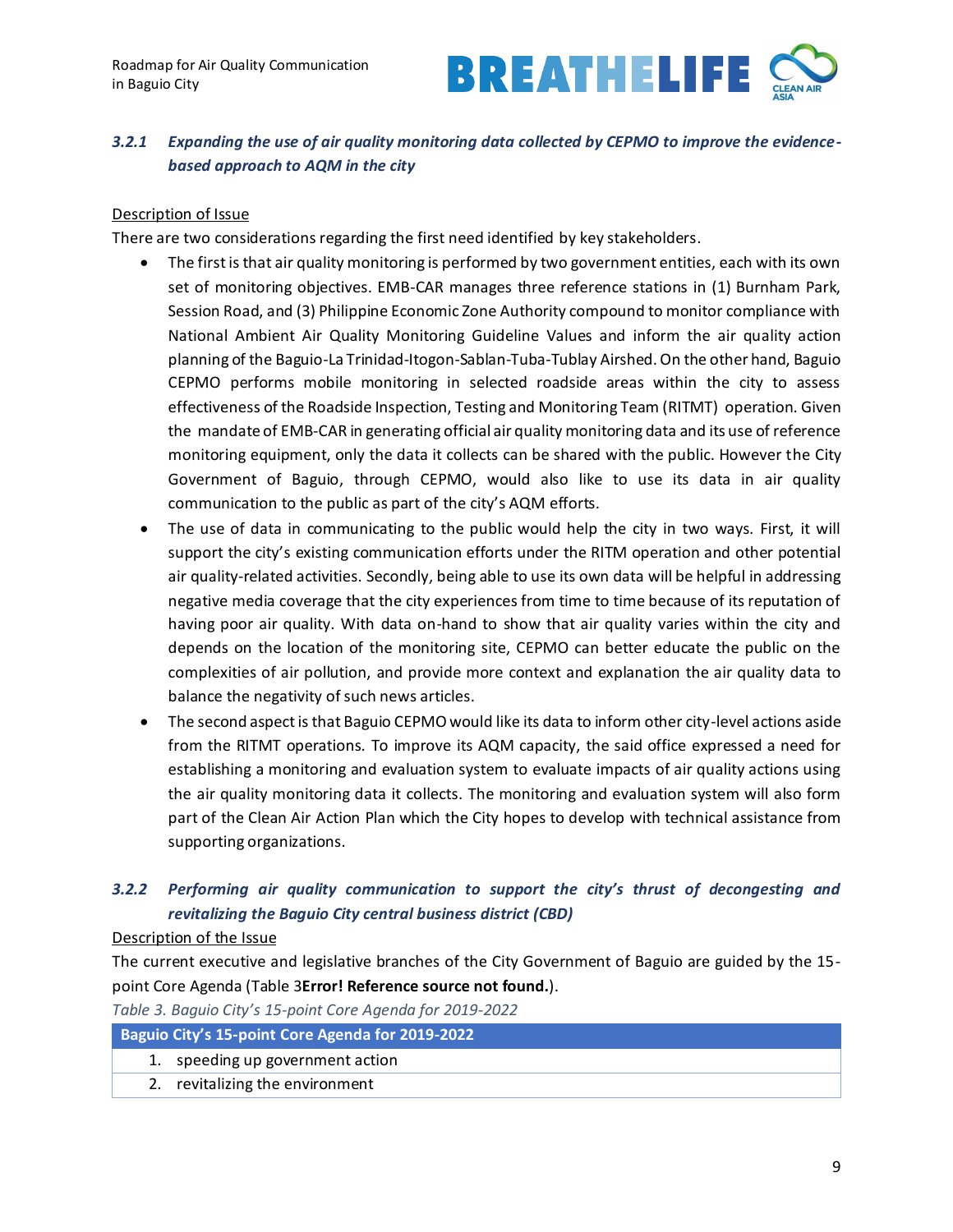

| 3. | innovating peace and order condition                          |
|----|---------------------------------------------------------------|
| 4. | aggressive traffic management                                 |
| 5. | responsive education program                                  |
| 6. | empowering the youth                                          |
| 7. | expanding health and social services                          |
| 8. | responsible tourism                                           |
| 9. | enlivened culture, arts, crafts and heritage                  |
|    | 10. market modernization                                      |
|    | 11. efficient disaster management                             |
|    | 12. empowered barangay governance                             |
|    | 13. expanding social services and entrepreneurial promotions  |
|    | 14. poverty reduction and                                     |
|    | 15. resolution of issues involving ancestral lands and claims |

(City Government of Baguio, 2019)

Point No. 2 is "Revitalizing Environment." Point No. 4 is "Aggressive traffic Management." These two are directly related to AQM. During meetings of the city's executive and legislative departments, two strategies were identified which address the two points mentioned earlier: (1) decongest the roads of the city's Central Business District (CBD) and (2) revitalize the central business district.

# *Decongesting the Central Business District*

The first strategy aims to improve mobility in the CBD by shifting motorized transportation to more sustainable modes as well as allocating more space for pedestrians and cyclists within the area. City programs already being carried out, which include: Car-Free days in Session Road, promoting walking and cycling by reclaiming sidewalks, implementing truck bans and parking restrictions (e.g. window-hour parking policy and selected no-parking areas). Planned programs include moving staging areas of public transport vehicles to better manage traffic flow as well as encouraging tourists to leave their cars and use public transportation.

# *Revitalizing the Central Business District*

The second strategy aims to improve the physical infrastructure of the CBD through rehabilitation. The physical improvements are expected to showcase the historical and cultural significance of the CBD and surrounding areas. This goes hand-in-hand with the first strategy as space management through decongestion to allow more sustainable mobility, which leads to improved air quality, is needed for the physical improvements to be enjoyed by the citizens.

# <span id="page-12-0"></span>*3.2.3 Roadmap for Air Quality Communication in Baguio City*

The following table presents the operationalization of the recommended steps specific for Baguio City. The recommended steps (management and technical) are taken from the Emerging stage of the Guidance Area 4: Air Quality Communication Roadmap. The timeframe is reflected on a quarterly basis, which can commence upon the adoption of this Roadmap. The specific steps (or operationalization) are based on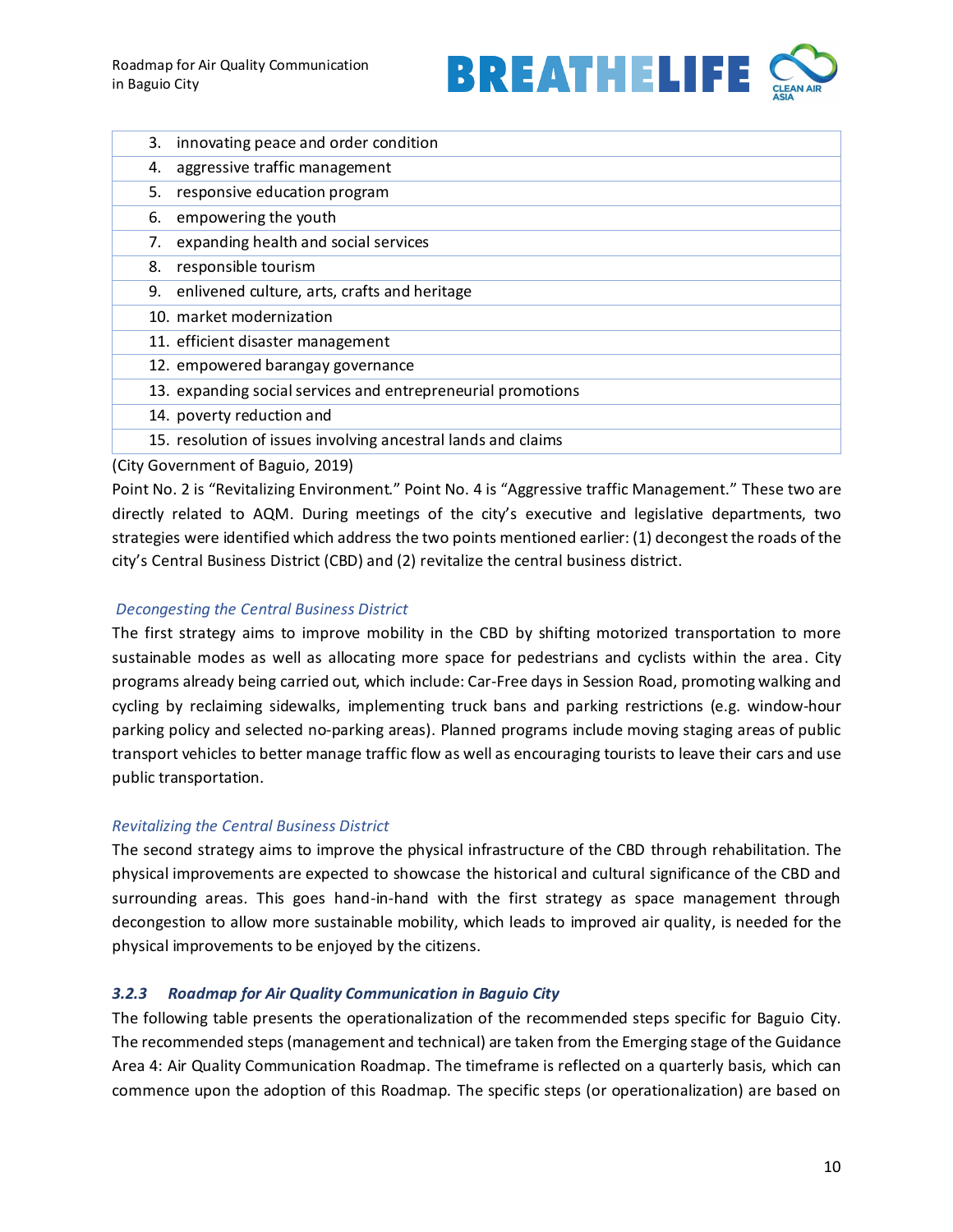

the discussions with stakeholders held in August and November 2019 and on the AQM situation in the city.

*Table 4. Steps in the Roadmap for Air Quality Communication in Baguio City*

| <b>Steps for Baguio City</b>                                                                                                                                                                                                                                                                                                                                                                                                                                                      | <b>Lead</b>                                  | <b>Other Stakeholders</b>                                                           | <b>Timeframe</b> |
|-----------------------------------------------------------------------------------------------------------------------------------------------------------------------------------------------------------------------------------------------------------------------------------------------------------------------------------------------------------------------------------------------------------------------------------------------------------------------------------|----------------------------------------------|-------------------------------------------------------------------------------------|------------------|
| <b>MANAGEMENT PROCESSES</b>                                                                                                                                                                                                                                                                                                                                                                                                                                                       |                                              |                                                                                     |                  |
| Strengthen capacity to institutionalize and systematize air quality communication to policymakers, the                                                                                                                                                                                                                                                                                                                                                                            |                                              |                                                                                     |                  |
| public, and a wider range of stakeholders                                                                                                                                                                                                                                                                                                                                                                                                                                         |                                              |                                                                                     |                  |
| 1. Agree and document a mechanism on:<br>- improving data sharing between EMB-<br>CAR and Baguio City Government<br>- regular sharing of air quality monitoring<br>data collected by CEPMO the city to the<br>public through air quality reports and<br>others<br>- issuance of high air pollution public<br>advisories                                                                                                                                                           | <b>EMB-CAR</b><br>and<br><b>Baguio CEPMO</b> | Airshed<br><b>BLISTT</b><br>Governing Board                                         | Q1               |
| The mechanism will include the frequency,<br>type of data and level of data resolution<br>and the platform to be used (e.g. e-mail,<br>printed report, etc.). This mechanism can<br>be applied not just for Baguio City but for<br>other local government members of the<br><b>BLISTT Airshed.</b>                                                                                                                                                                                |                                              |                                                                                     |                  |
| 2. Implement an agreed mechanism on<br>data sharing and communication.                                                                                                                                                                                                                                                                                                                                                                                                            | <b>EMB-CAR</b><br>and<br><b>Baguio CEPMO</b> | Clean<br>Air<br>Monitoring<br>Committee                                             | Q2 onwards       |
| 3. Develop an M&E framework for the<br>city's air quality improvement efforts<br>which will utilize the air quality monitoring<br>data collected by Baguio CEPMO and EMB-<br>CAR (if possible) as one of the key<br>indicators.<br>performance<br>It<br>is.<br>recommended that the M&E framework<br>disseminated to the<br>Clean<br>Air<br>be<br>Monitoring<br>Committee<br>and<br>be<br>institutionalized in a Clean Air Action Plan<br>for the City, and mainstreamed with the | <b>CEPMO</b>                                 | City Planning and<br>Development<br>Office, Clean<br>Air<br>Monitoring<br>Committee | Q <sub>2</sub>   |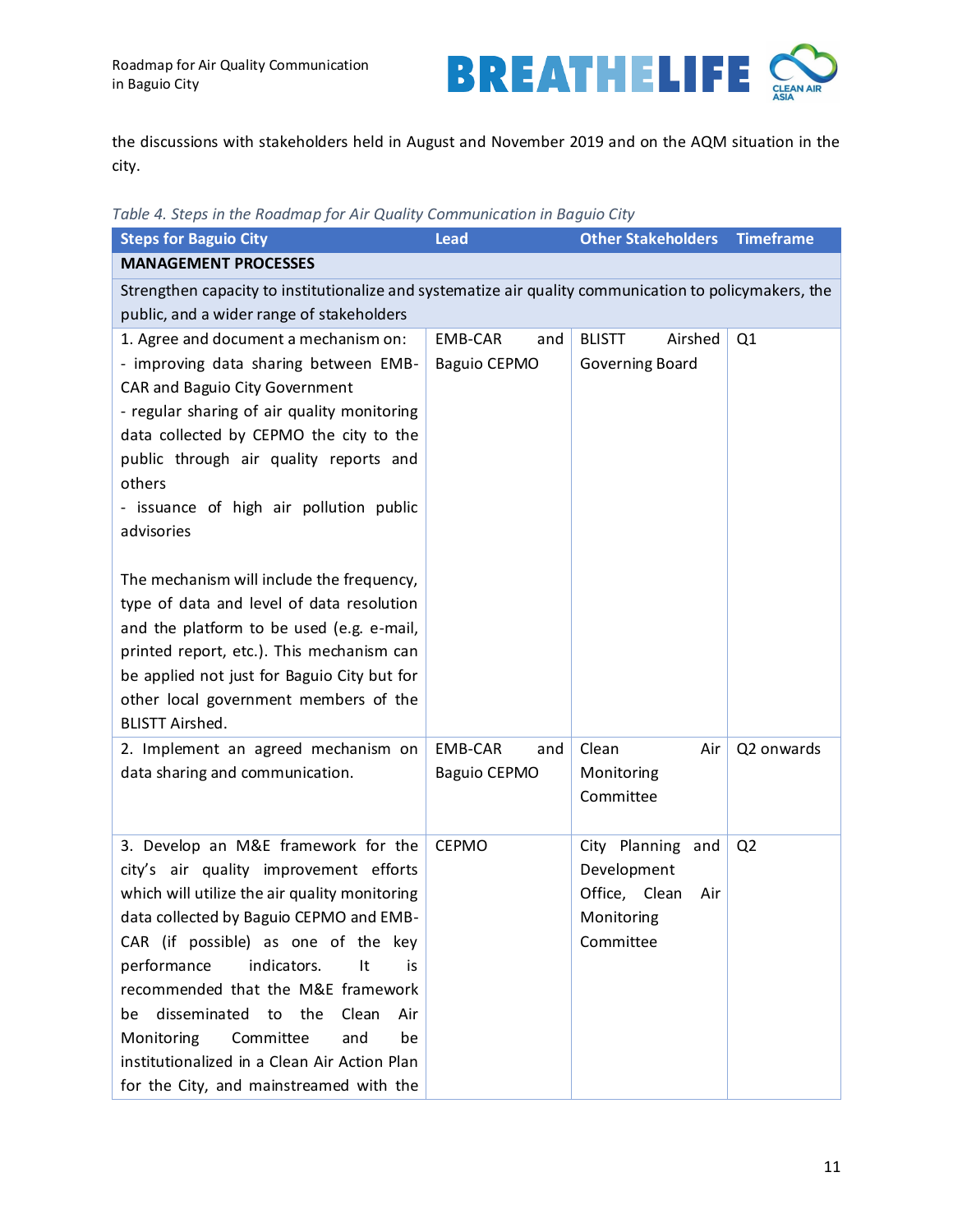

| <b>Steps for Baguio City</b>                                                                           | <b>Lead</b>                        | <b>Other Stakeholders</b> | <b>Timeframe</b> |
|--------------------------------------------------------------------------------------------------------|------------------------------------|---------------------------|------------------|
| M&E system of the City Development Plan                                                                |                                    |                           |                  |
| and Comprehensive Land Use Plan.                                                                       |                                    |                           |                  |
| 4. Convene or re-activate the Clean Air                                                                | <b>CEPMO</b><br>City<br>$\sqrt{2}$ |                           | Q1               |
| Monitoring Committee (if not yet done).                                                                | Mayor's Office                     |                           |                  |
| 5. Expand the composition of the Clean Air                                                             | City<br>Mayor's                    | PIO, City Council         | Q1               |
| Monitoring Committee by including the                                                                  | Office                             |                           |                  |
| PIO and a City Council representative.                                                                 |                                    |                           |                  |
| Inclusion of the PIO will facilitate the                                                               |                                    |                           |                  |
| office's more active roles in air quality                                                              |                                    |                           |                  |
| communication as identified by this                                                                    |                                    |                           |                  |
| Roadmap. The addition of a city council                                                                |                                    |                           |                  |
| member is also recommended so the                                                                      |                                    |                           |                  |
| Committee can have a champion for its                                                                  |                                    |                           |                  |
| and funding appropriation<br>legislative                                                               |                                    |                           |                  |
| needs.                                                                                                 |                                    |                           |                  |
| The next amendment of the Environment                                                                  |                                    |                           |                  |
| Code can then carry over this change in                                                                |                                    |                           |                  |
| committee composition.                                                                                 |                                    |                           |                  |
| Strengthen capacity to issue regular press releases on state of air quality and systematically release |                                    |                           |                  |
| advisories during pollution episodes                                                                   |                                    |                           |                  |
| 6. Build capacity of CEPMO, CHSO and PIO                                                               | CEPMO,<br>CHSO,                    | <b>EMB-CAR</b>            | Q <sub>3</sub>   |
| in technical air quality communication                                                                 | PIO<br>in                          |                           |                  |
| following the mechanism agreed with                                                                    | coordination with                  |                           |                  |
| EMB-CAR including:                                                                                     | individuals<br>or                  |                           |                  |
| - preparation of air quality reports                                                                   | organization<br>to                 |                           |                  |
| - preparation of news articles or statement                                                            | act as<br>resource                 |                           |                  |
| to better educate the public on the                                                                    | persons                            |                           |                  |
| complexities of air pollution and address                                                              |                                    |                           |                  |
| negative media articles on the state of the                                                            |                                    |                           |                  |
| city's air quality that come up from time to                                                           |                                    |                           |                  |
| time, and                                                                                              |                                    |                           |                  |
| - issuance of high air pollution public<br>advisories.                                                 |                                    |                           |                  |
| Develop and implement communication strategies for policymakers and the public                         |                                    |                           |                  |
| 7. Build capacity of CEPMO, PIO, CHSO and                                                              | CEPMO,<br>CHSO,                    |                           | Q4               |
| other offices that will be directly involved                                                           | PIO<br>in                          |                           |                  |
| in air quality communication to perform                                                                | coordination with                  |                           |                  |
| the following:                                                                                         | individuals<br>or                  |                           |                  |
|                                                                                                        | organization<br>to                 |                           |                  |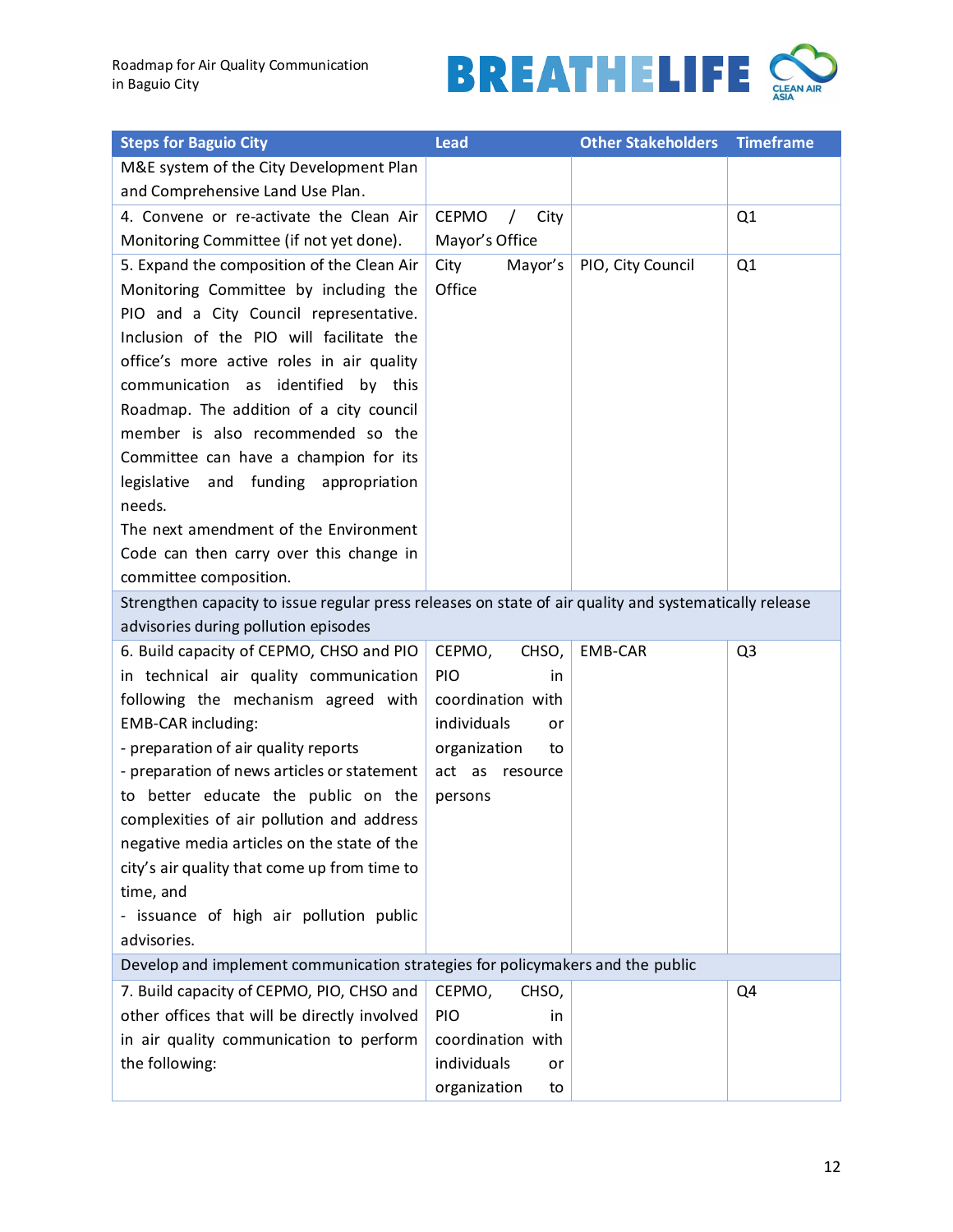

| <b>Steps for Baguio City</b>                                                                                                                                                                                                                                                                                                                                                                             | <b>Lead</b>                                 | <b>Other Stakeholders</b>                                                                                                                                    | <b>Timeframe</b>           |
|----------------------------------------------------------------------------------------------------------------------------------------------------------------------------------------------------------------------------------------------------------------------------------------------------------------------------------------------------------------------------------------------------------|---------------------------------------------|--------------------------------------------------------------------------------------------------------------------------------------------------------------|----------------------------|
| Developing a communication plan and<br>materials based on findings of the<br>knowledge-attitude-perception<br>surveys<br>Conducting trainings for front-line<br>$\qquad \qquad -$<br>communicators such traffic<br>enforcement personnel, community<br>campaigners, community leaders and<br>others<br>Performing of impact evaluation of<br>communication activities                                    | act<br>as<br>resource<br>persons            |                                                                                                                                                              |                            |
| 8. Conduct knowledge-attitude-practice<br>surveys of identified stakeholders to<br>inform<br>communication<br>strategies,<br>following the communication plan:<br>Policymakers<br>Stakeholder groups especially for the<br>transport-related<br>interventions<br>discussed in Section 3.2.2 such as<br>public transport groups and private<br>vehicle owners and business owners<br>operating in the CBD | Clean<br>Air<br>Monitoring<br>Committee     | Land Transport and<br><b>Traffic</b><br>Management<br>Committee                                                                                              | Q <sub>5</sub>             |
| 9. Implement communication activities,<br>through<br>awareness-raising campaigns,<br>stakeholder<br>educational<br>engagement,<br>drives, etc., based on the communication<br>plan.<br>10. Establish a system for communicating                                                                                                                                                                          | Clean Air<br>Monitoring<br>Committee<br>PIO | Public utility vehicle<br>Private<br>groups,<br>vehicle owners,<br><b>Business Owners in</b><br>CBD,<br><b>Baguio City Tourism</b><br>Office<br>Clean<br>Air | Q6 to Q7<br>Q <sub>6</sub> |
| public feedback regarding the city's air<br>quality programs. This will be relayed to<br>the Clean Air Monitoring Committee and<br><b>CEPMO</b><br>mandated<br>by<br>the<br>as<br>City<br>Environment Code.                                                                                                                                                                                              |                                             | Monitoring<br>Committee,<br>CEPMO,<br><b>Barangay leaders</b>                                                                                                |                            |
| Enhance capacity to use a wider selection of modern communication channels<br>11. Use existing platforms such Alay Sa<br>Kalinisan meetings, Baguio Re-Greening<br>Movement, relevant City Council and City                                                                                                                                                                                              | PIO                                         | Alay Sa Kalinisan,<br><b>Baguio Re-Greening</b><br>Movement, City                                                                                            | Q6 onwards                 |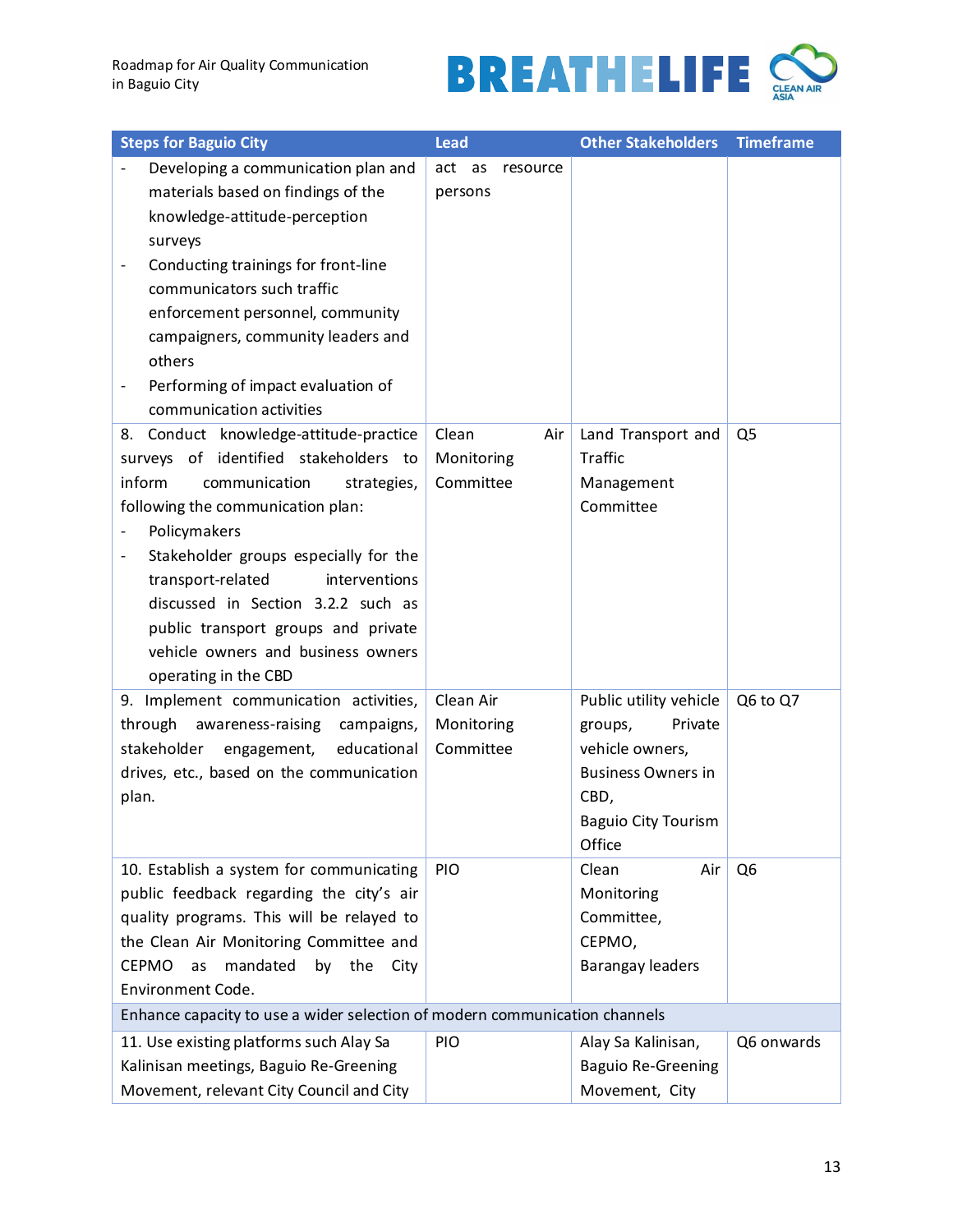

| <b>Steps for Baguio City</b>                                                                     | <b>Lead</b>         | <b>Other Stakeholders</b> | <b>Timeframe</b> |  |
|--------------------------------------------------------------------------------------------------|---------------------|---------------------------|------------------|--|
| Development Council meetings, and                                                                |                     | Council, City             |                  |  |
| public meetings that can be utilized in                                                          |                     | Development               |                  |  |
| reaching stakeholders. Use online                                                                |                     | Council, Barangay         |                  |  |
| platforms such as Facebook to do the                                                             |                     | leaders                   |                  |  |
| same.                                                                                            |                     |                           |                  |  |
| 12. Establish partnerships with local and                                                        | PIO                 | Media agencies            | Q6 onwards       |  |
| national media agencies in providing                                                             |                     |                           |                  |  |
| regular<br>and<br>accurate<br>air<br>quality                                                     |                     |                           |                  |  |
| information to the public.                                                                       |                     |                           |                  |  |
| Ensure resources are available for AQ communication                                              |                     |                           |                  |  |
| 13. Allocate budget from CEPMO, CHSO,                                                            | CEPMO, CHSO,        |                           | Q1 onwards,      |  |
| PIO and other identified offices to support                                                      | PIO, City Council   |                           | depending        |  |
| air quality communication. Perform                                                               |                     |                           | on the city's    |  |
| fundraising and resource-sharing with                                                            |                     |                           | fiscal cycle     |  |
| non-government partners to supplement                                                            |                     |                           |                  |  |
| available resources.                                                                             |                     |                           |                  |  |
| <b>TECHNICAL PROCESS</b>                                                                         |                     |                           |                  |  |
| Strengthen capacity to measure, collate, process, and update processed AQ monitoring data, AQI,  |                     |                           |                  |  |
| information on pollution sources from EI/SA, local data on air pollution health impacts, and AQM |                     |                           |                  |  |
| action plans for use in regular and systematic communication activities                          |                     |                           |                  |  |
| 14. Build capacity of CEPMO and CHSO in                                                          | CEPMO and CHSO      |                           | Q4               |  |
| analyzing and interpreting air quality                                                           | in coordination     |                           |                  |  |
| monitoring data considering factors such                                                         | with individuals or |                           |                  |  |
| as unique geographical and meteorological                                                        | organization to     |                           |                  |  |
| conditions in Baguio City, location of                                                           | act as resource     |                           |                  |  |
| pollution sources, intensity of human                                                            | persons             |                           |                  |  |
| activity affecting air quality levels, location                                                  |                     |                           |                  |  |
| of monitoring site, and others                                                                   |                     |                           |                  |  |
| 15. Build capacity of CEPMO and the                                                              | CEPMO in            |                           | Q <sub>5</sub>   |  |
| Roadside<br>Inspection,<br>Testing<br>and                                                        | coordination with   |                           |                  |  |
| Monitoring Team (RITMT) on air quality                                                           | individuals or      |                           |                  |  |
| monitoring data collection, analysis and                                                         | organization to     |                           |                  |  |
| use for evaluation of impacts of RITMT                                                           | act as resource     |                           |                  |  |
| operations.                                                                                      | persons             |                           |                  |  |
| 16. Continue maintaining the database of                                                         | CHSO in             |                           | Q <sub>4</sub>   |  |
| mortality and morbidity rates of air                                                             | coordination with   |                           |                  |  |
| pollution-related diseases. Build capacity                                                       | individuals or      |                           |                  |  |
| of CHSO in carrying out health impact                                                            | organization to     |                           |                  |  |
| assessments to improve understanding                                                             | act as resource     |                           |                  |  |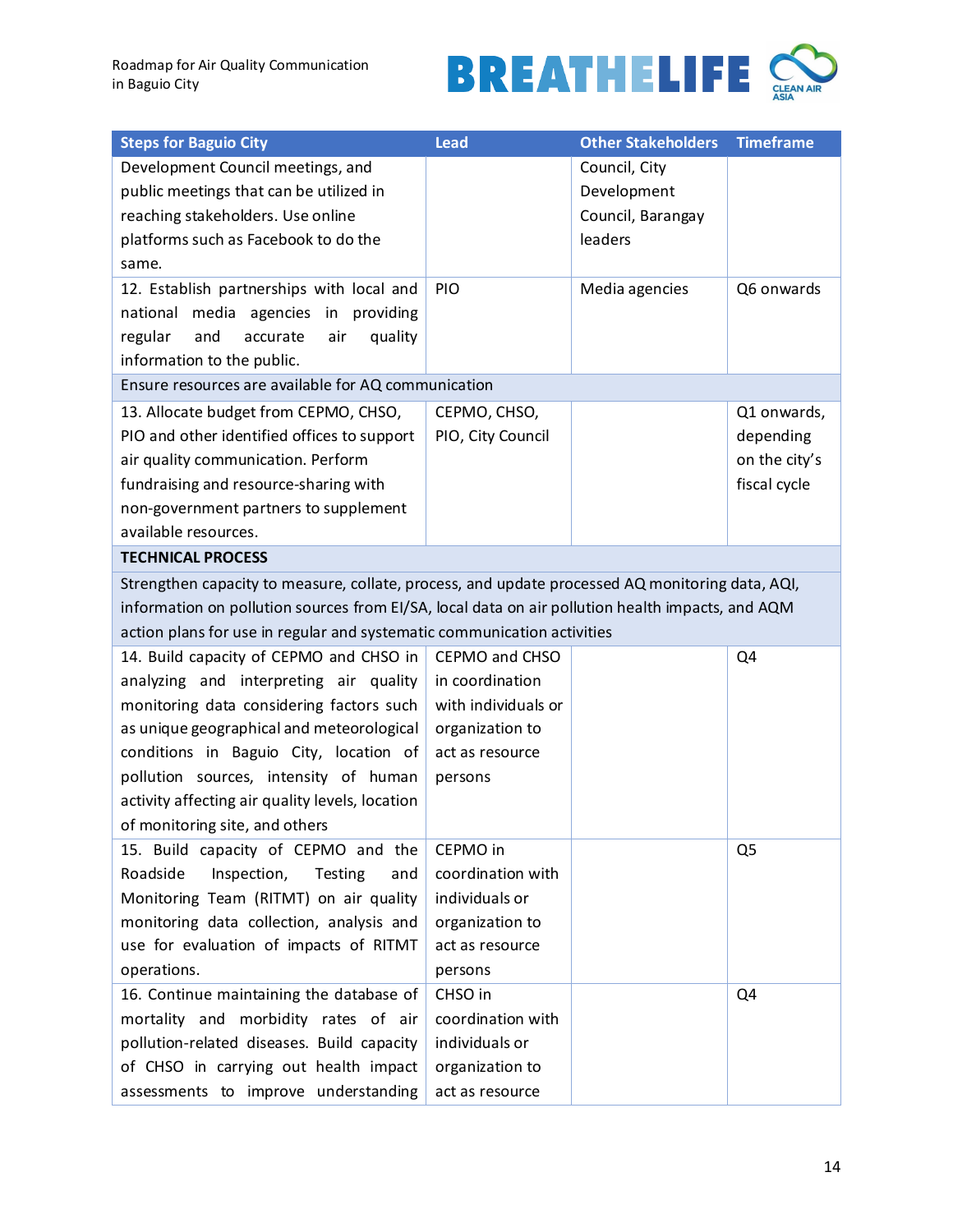

| <b>Steps for Baguio City</b>                  | <b>Lead</b>       | <b>Other Stakeholders</b> | <b>Timeframe</b> |
|-----------------------------------------------|-------------------|---------------------------|------------------|
| and quantification of health impacts from     | persons           |                           |                  |
| air pollution.                                |                   |                           |                  |
| 17. Build capacity of local media to provide  | PIO in            | Local media               | Q <sub>6</sub>   |
| more accurate and nuanced reports on air      | coordination with |                           |                  |
| quality issues, so they are able to cover     | individuals or    |                           |                  |
| other<br>important<br>considerations<br>in    | organization to   |                           |                  |
| understanding the status of air quality such  | act as resource   |                           |                  |
| as the human activities which result to       | persons           |                           |                  |
| emissions,<br>geographical<br>and             |                   |                           |                  |
| meteorological conditions specific<br>to      |                   |                           |                  |
| Baguio City, air quality policies and actions |                   |                           |                  |
| being implemented to reduce pollution in      |                   |                           |                  |
| the city, and others                          |                   |                           |                  |
| 18. Establish partnerships with academic      | CEPMO and CHSO    | Local universities        | Q4               |
| and research institutions in performing       |                   |                           |                  |
| data collection, consolidation and analysis   |                   |                           |                  |
| related to air quality levels, pollution      |                   |                           |                  |
| sources, health impacts and effects of air    |                   |                           |                  |
| quality programs, to support the city's       |                   |                           |                  |
| AQM efforts.                                  |                   |                           |                  |

Note: The recommended step to "Ensure that the public can access more air quality information online (i.e. processed AQ monitoring data, AQ trends, health impacts" under the Emerging Stage was not identified as a priority of the Roadmap for Baguio City due to the technological requirements under this step. This will be considered in subsequent Roadmaps or in the communication planning step.

# <span id="page-17-0"></span>*3.2.4 Other Stakeholders to Engage and their Roles*

Aside from the lead agencies and offices for managing air quality in the city, other stakeholders need to be involved in air quality communication activities. These stakeholders have been identified in the Roadmap steps above relevant to their mandate or role. This sub-section provides more details about each of these other stakeholders.

#### *3.2.4.1 City Mayor*

The City Mayor, as the chief executive of the City Government of Baguio, has the authority to convene city committees and recommend amendments to these city committees. The City Mayor is recommended to re-convene the Clean Air Monitoring Committee in coordination with CEPMO.

It is also recommended that the composition of the Clean Air Monitoring Committee be amended by including City Public information Office and a City Council representative. The addition of the City Public Information Office will facilitate the expansion of its role in air quality communication as outlined in this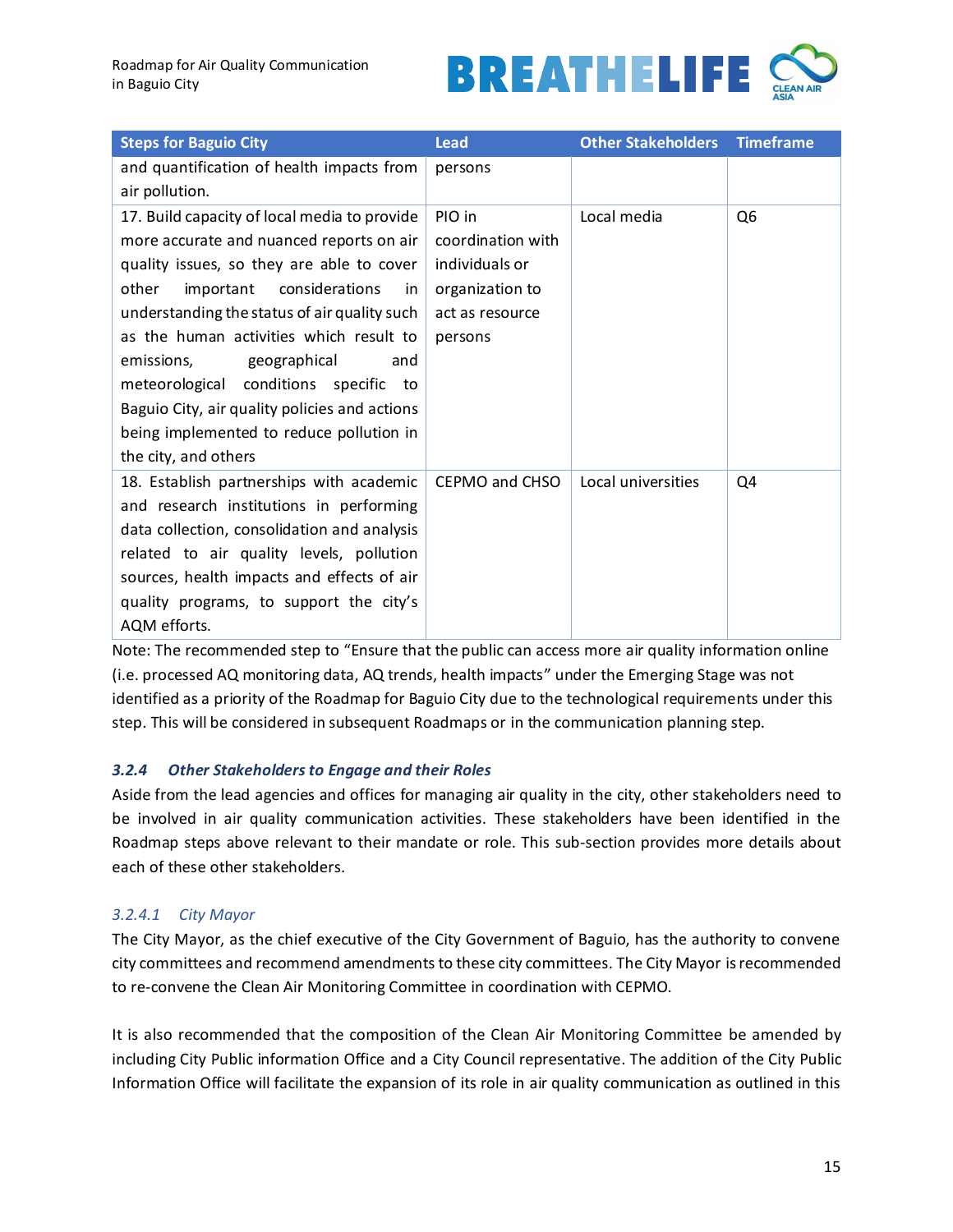

Roadmap while the addition of a City Council member will enable the CAMC to have a champion for its legislative and funding appropriation needs. This amendment can be done through an Executive Order. Finally, the City Mayor can also promote participation of actors from transport and from the barangays in air quality and communication activities, as needed.

# *3.2.4.2 City Council*

The City Council enacts ordinances, approves resolutions and appropriates funding for policies and programs. City council meetings can be venues for presenting results of air quality monitoring and trends. Air quality information will especially be relevant if analyzed in relation to the implementation of policies and programs. With air quality information from the Clean Air Monitoring Committee, city councilors can prioritize ordinances, resolutions and funding appropriations for policies and programs (including air quality communication) that are projected to enhance air quality.

# *3.2.4.3 Land Transport and Traffic Management Committee (LTTMC)*

The LTTMC reviews and recommends priority programs and policies for decongesting and revitalizing the CBD. With the City Planning and Development Office, City Engineer's Office, and CEPMO being members of both the Clean Air Monitoring Committee and the Land Transport and Traffic Management Committee, the LTTMC and its meetings can be venues for planning, monitoring and evaluating air quality communication activities in support of decongesting and revitalizing the central business district.

# *3.2.4.4 City Planning and Development Office (CPDO)*

The CPDO, as member of the Clean Air Monitoring Committee and the Land Transportation and Traffic Committee, is vital in integrating air quality information into development plans. From conceptualization, planning, implementation, and monitoring and evaluation, the CPDO can ensure that air quality information is considered in development programs and policies outlined in local plans such aa the Comprehensive Development Plan, Comprehensive Land Use Plan, and the Transport and Traffic Management Plan. Moreover, the plans developed by CPDO can incorporate the monitoring and evaluation framework that will be developed by CEPMO for evaluating air quality initiatives (such as RITMT operations and others) in the city.

# *3.2.4.5 Barangay Leaders and Development Councils*

Barangays leaders and development councils are at the frontline of implementing air quality management. They will be the first receivers of grievances about policy interventions and can provide feedback to the Clean Air Monitoring Committee. Moreover barangay leaders can rally support from their constituents for air quality interventions.

# *3.2.4.6 Baguio City Tourism Office*

As the mandated office concerned with tourism in Baguio City, the Tourism Office can lead communication strategies for tourists and tourism-related businesses. The Tourism Office can analyze the potential impacts of decongesting and revitalizing CBD to the tourism sector of Baguio City.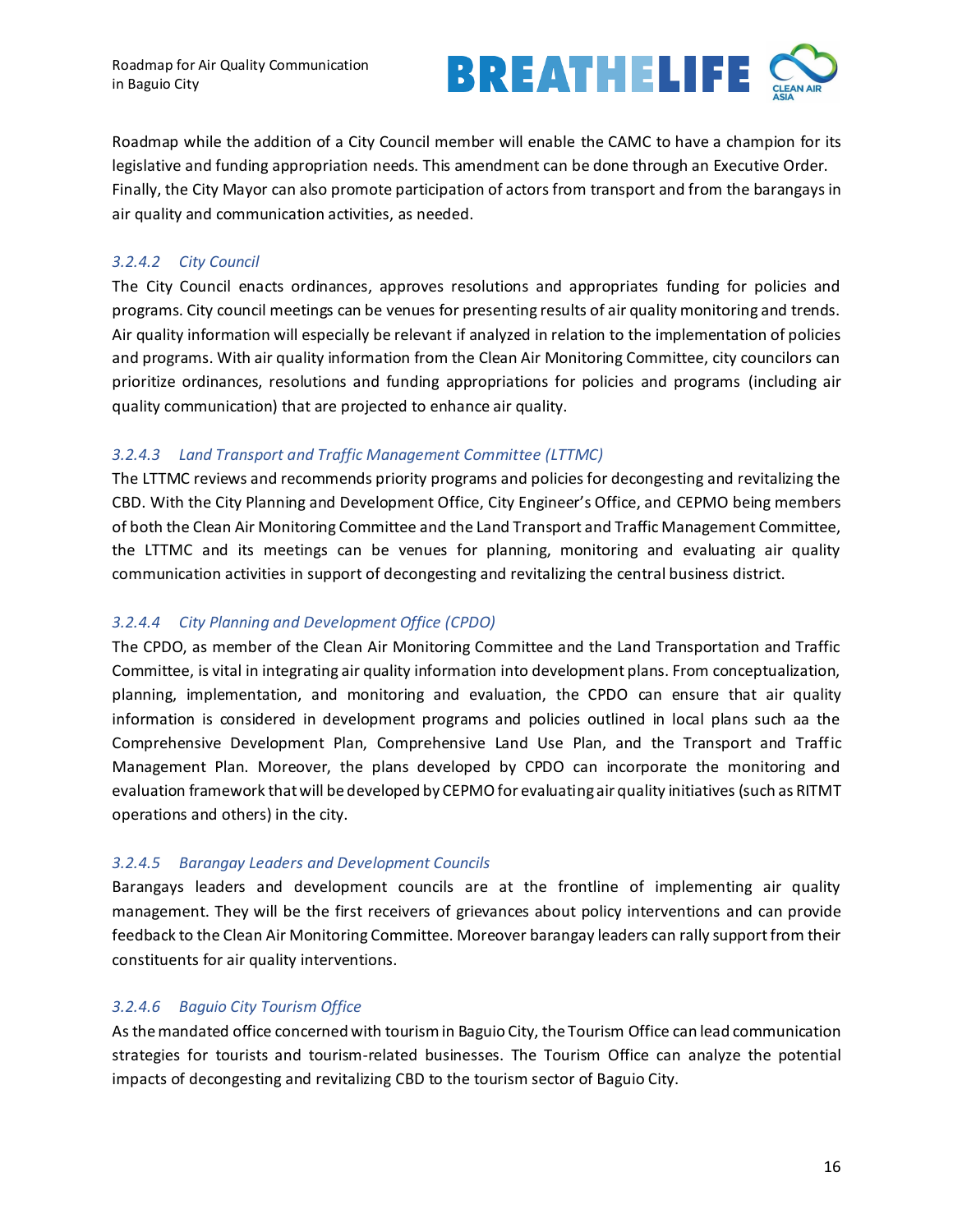

# *3.2.4.7 Traffic Management Unit Baguio City Police Office*

The Traffic Management Unit of the Baguio City Police Office enforces traffic rules and ordinances. Traffic enforcers can communicate the importance of traffic and transport solutions they are implementing to private vehicle owners, public utility vehicle drivers and operators as part of their work.

# *3.2.4.8 Roadside Inspection, Testing and Monitoring Team (RITMT) personnel*

Personnel of the RITMT are at the front lines of air pollution control and monitoring of mobile emission sources. The RITMT can provide guidance in tailoring communication activities to the concerns and needs of transport groups and the driving community. Moreover, they can adapt messages from the air quality communication plan (once this is developed) during interactions with the previously mentioned groups.

# *3.2.4.9 Alay Sa Kalinisan*

Alay Sa Kalinisan is a multi-stakeholder group assembly which meets once a month to tackle local concerns such as peace and order, cleanliness and sanitation, health and environment (City Government of Baguio, 2016). These meetings are hosted by the City Government of Baguio. Meetings of Alay Sa Kalinisan can be venues for CAMC for presenting air quality information and consulting stakeholders about planned programs and activities.

# *3.2.4.10 Baguio Regreening Movement*

Instrumental in the passage of the Environment Code of Baguio City, the Baguio Regreening Movement is composed of city government offices, the Department of Natural Resources, the Baguio Water District, media, business sector, private firms and environmental advocates. It has been advocating for environmental protection in Baguio City and its neighboring provinces for 30 years (Agoot, 2018). The Baguio Regreening Movement can expand the reach of air quality communication as well as ensure the alignment of air quality communication with other environmental campaigns.

# *3.2.4.11 Academic and Research Institutions*

Academic and research institutions including universities and colleges within and outside Baguio City have extension programs that the City Government can take advantage. The government and academia can collaborate in conducting studies such as knowledge-attitude-practice surveys and air quality data analysis for informing policies. University of the Philippines-Baguio and St. Louis University are two universities that can be engaged for policy-oriented research.

# *3.2.4.12 Local and national media agencies*

Local and national media agencies can expand the reach of communication strategies of the City Government of Baguio. The Office of the City Mayor currently holds a media hour every Thursday, which can be opportunities for air quality communication.

#### <span id="page-19-0"></span>**4 NEXT STEPS**

This Roadmap document will be turned over to Baguio City Government through CEPMO, CHSO and PIO. Clean Air Asia will continue to find opportunities to support the city in implementing the Roadmap through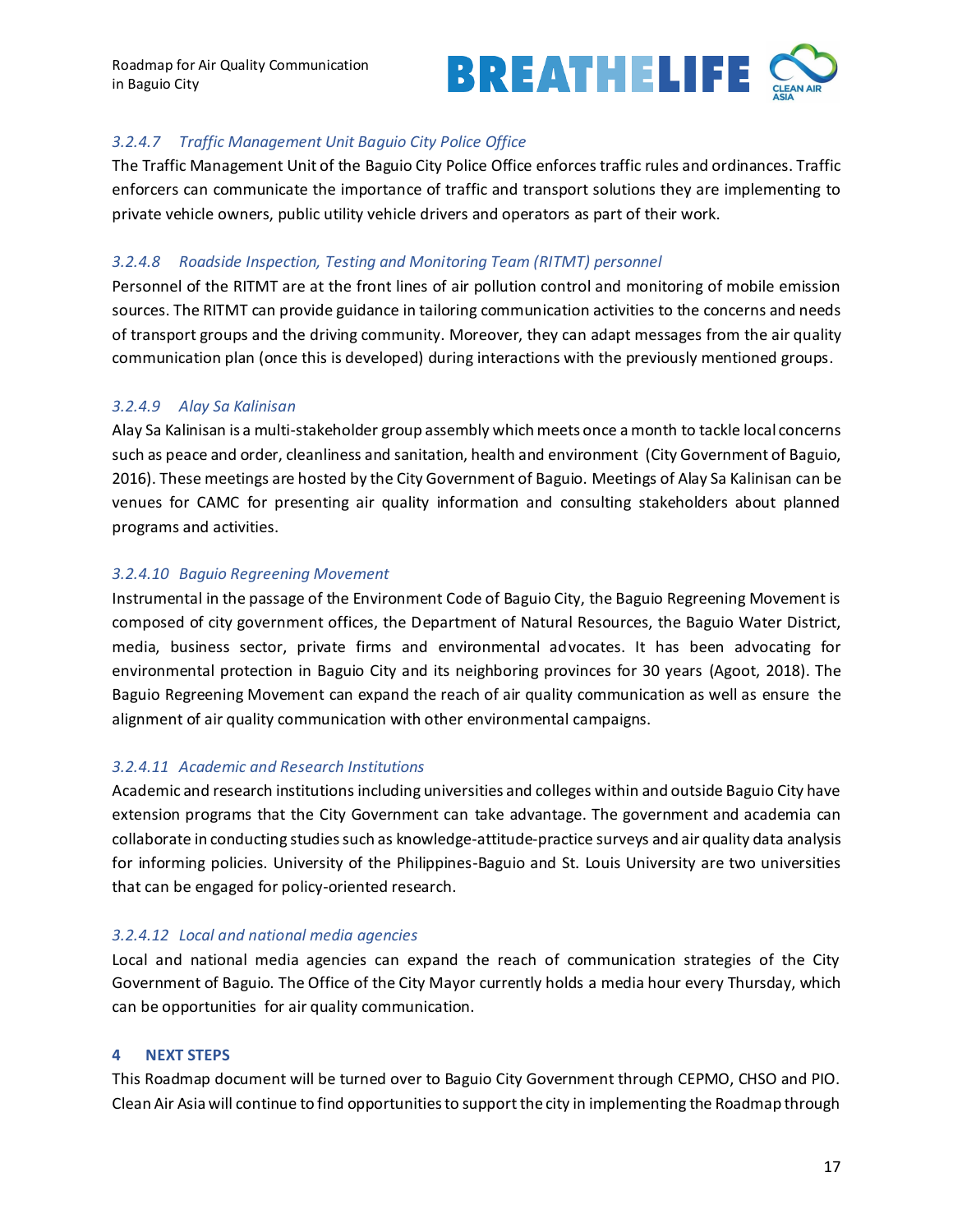

available resources from the city itself and from international funding agencies, particularly to respond to the City's priority of developing a Clean Air Action Plan.